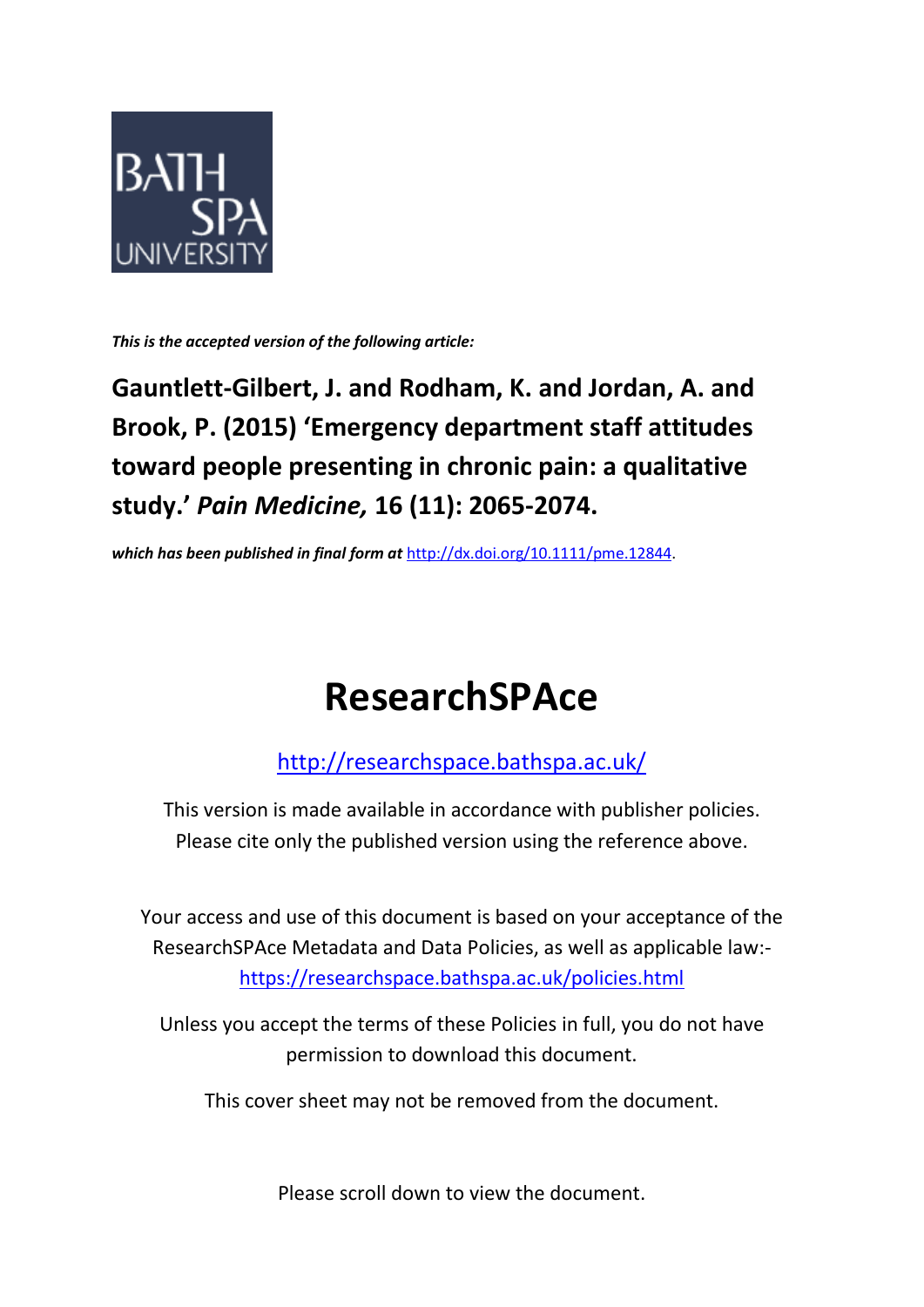# **Emergency Department staff attitudes towards people presenting in chronic pain: a qualitative study Gauntlett-Gilbert, J. (PhD)1,3, Rodham, K. (PhD)<sup>2</sup> , Jordan, A. (PhD)<sup>3</sup> & Brook, P. (FFPMRCA)<sup>1</sup> .**

**<sup>1</sup>Royal National Hospital for Rheumatic Diseases** 

**<sup>2</sup>Staffordshire University** 

**3 University of Bath** 

**Running Title:** *Staff attitudes towards chronic pain*

# **Corresponding Author:**

Prof Karen Rodham, School of Psychology, Sport and Exercise, Staffordshire University, Science Centre, Leek Road, Stoke-on-Trent ST4 2DF **Email:** karen.rodham@staffs.ac.uk

# **Disclosure & Conflict of Interest**

The Authors were supported by the Royal National Hospital for Rheumatic Diseases Donated Funds and Charitable Trustees Committee. The Authors declare that there are no conflicts of interest.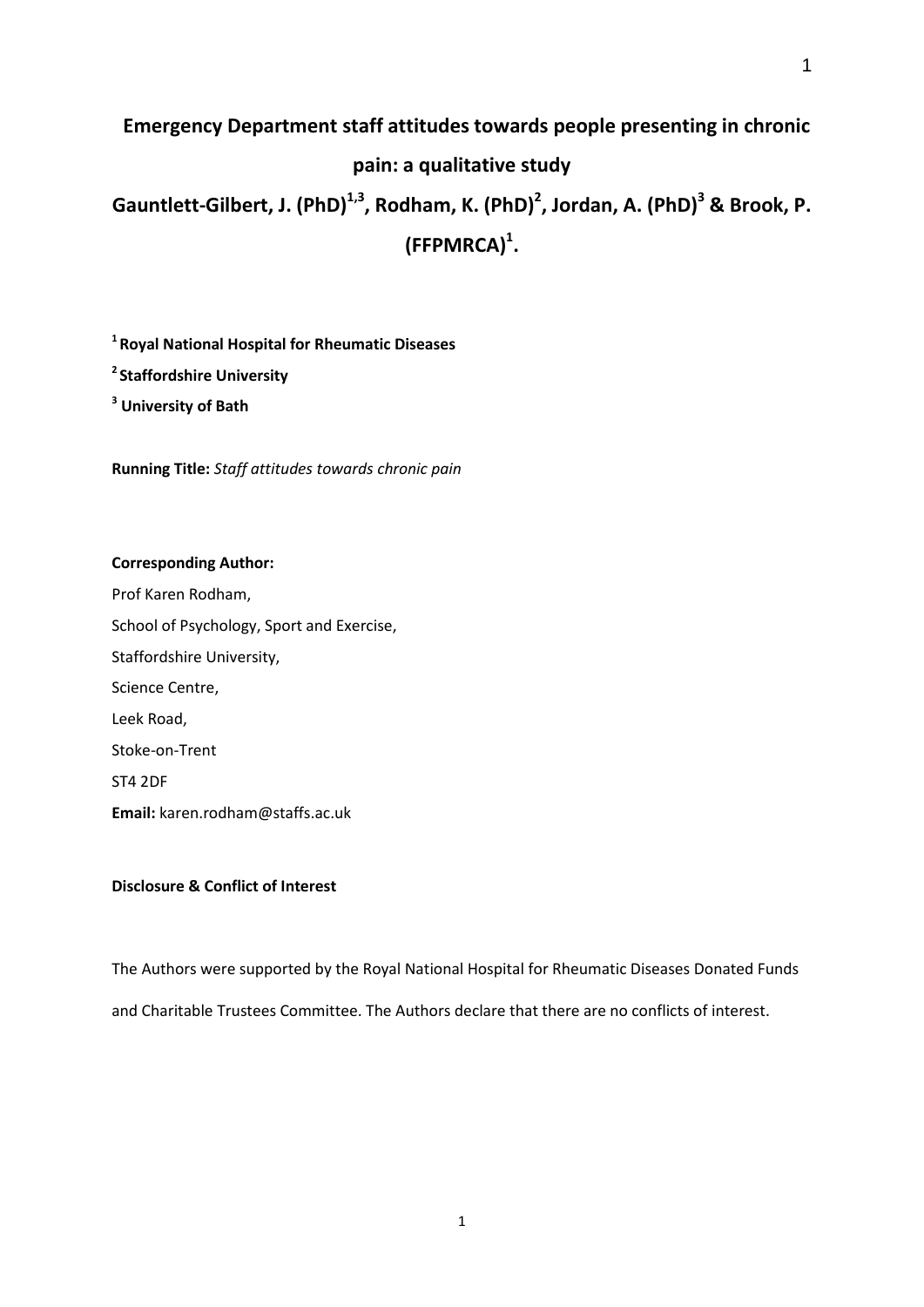**Emergency Department staff attitudes towards people presenting in chronic pain: a qualitative study** 

#### **Abstract**

**Objective:** Patients who experience their non-malignant chronic pain as intolerable sometimes present at Emergency Departments (EDs). However, since emergency medical services are set up to provide rapid treatment for acute injury or illness; there is potential for misunderstanding and disappointment. Literature on the topic of ED staff attitudes towards chronic pain patients is minimal, USA-based and methodologically unsatisfying. We carried out an in-depth, qualitative study identifying the attitudes and narratives of ED staff around people in chronic pain.

**Design:** Focus groups with ED staff; qualitative analysis of the group transcripts

**Setting:** Regional trauma centre in the UK

**Subjects:** Three focus groups, 20 ED clinicians, mean ED experience 8.1 years

**Results:** The clinical challenge of treating patients in the ED stemmed from a mismatch between patients' needs and what the setting can deliver. Participants reported frustration with the system and with chronic pain patients' perceived inconsistencies and requirements. However, they also highlighted good practice and acknowledged their frustration around not being able to help this group.

**Conclusions:** ED staff found people presenting at ED with chronic pain to be a challenging and frustrating population to treat. Staff were constrained by the fast-paced nature of their jobs as well as the need to prioritise emergency cases, and so were unable to spend the time needed by chronic pain patients. This was seen as being bad for staff, and for the patient experience. Staff suggested that care could be improved by appropriate information, signposting and with time invested in communication with the patient.

**Key Words:** *Chronic pain, Staff attitudes, Emergency Department*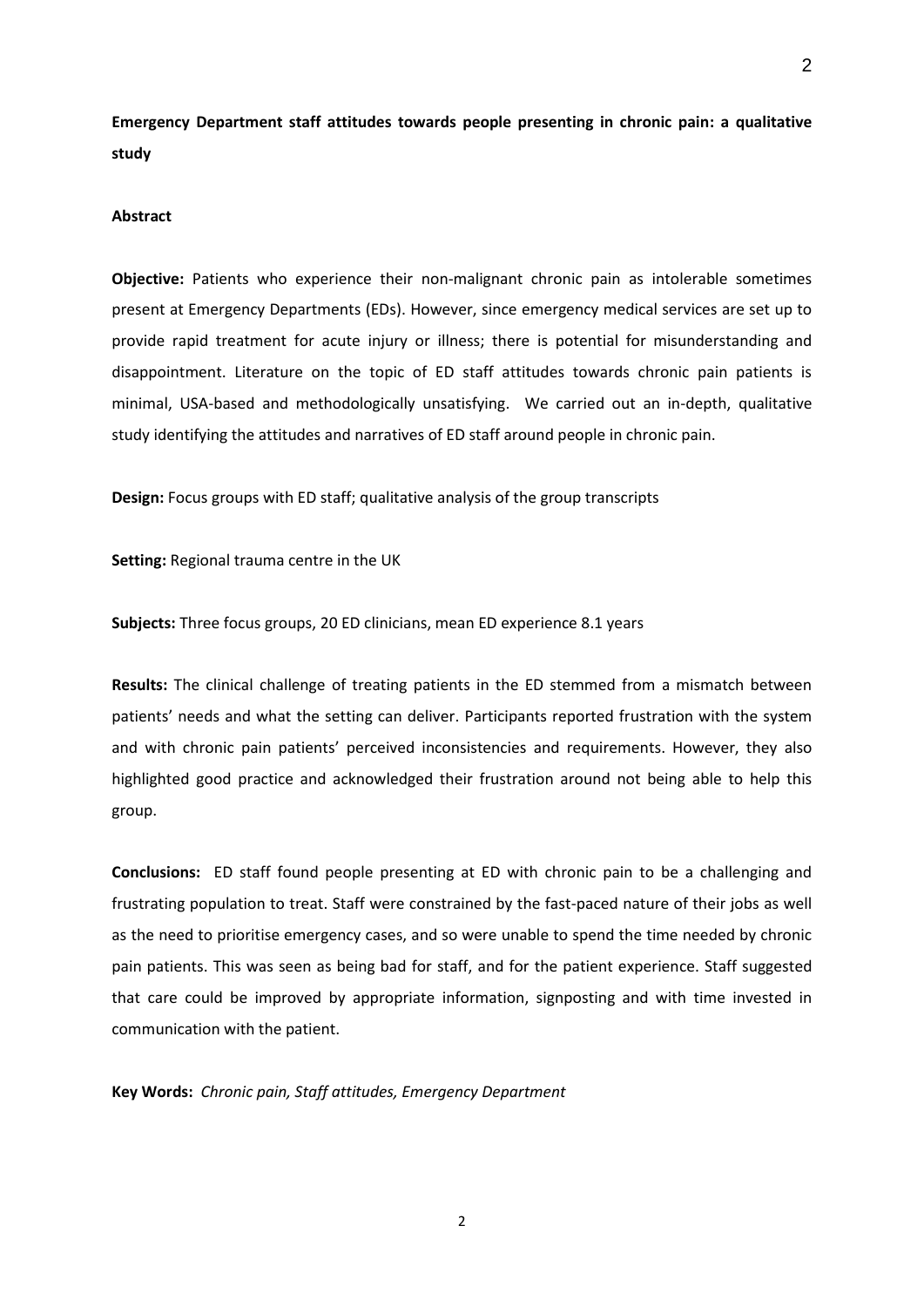#### **Background**

Chronic, non-malignant pain is common, with prevalence estimates ranging from 11% to 64% [1], and is hard to treat. Analgesics are often only partially effective, and patients often do not always have access to non-medical pain management treatments. Thus, around 20% of patients attending a pain clinic have previously attended an Emergency Department (ED) due to their pain [1].

EDs are not an ideal context to manage chronic pain. Standard investigations can be inconclusive and routine analgesics can be counterproductive. In chronic pain conditions, pain levels are poorly correlated with findings on investigation. For example, back pain researchers have largely abandoned the attempt to connect specific spinal pathologies to pain levels [2]. Also, medication that might be appropriate for acute pain may be ineffective or harmful when prescribed in the long term. In the USA, the prescription of opioids for non-malignant pain is now regarded as a public health problem, with prescription opioids leading to over 15,000 deaths per year [3].

Patients can sometimes attend the ED repeatedly, and a small number of repeat attenders can use substantial time and resources. For example, in the USA, Jorgenson (2007) found that 3% of ED attenders with chronic pain accounted for 12% of ED expenditure [4]. It has been established that ED clinicians 'prefer' some clinical presentations over others. For example, fractures or dislocations are preferred to presentations around dizziness or pain [5]. Sometimes, ED clinicians under pressure can form negative attitudes towards patients with particular presentations; for example, repeat attenders have been termed 'pain recidivists' in peer reviewed journals [6]. There is no justification for this. Although patients with pain can become 'catastrophic' and frightened of their symptoms [7], chronic pain is a legitimate and disabling complaint; researchers have abandoned simplistic attempts to label chronic pain as 'psychosomatic' [8].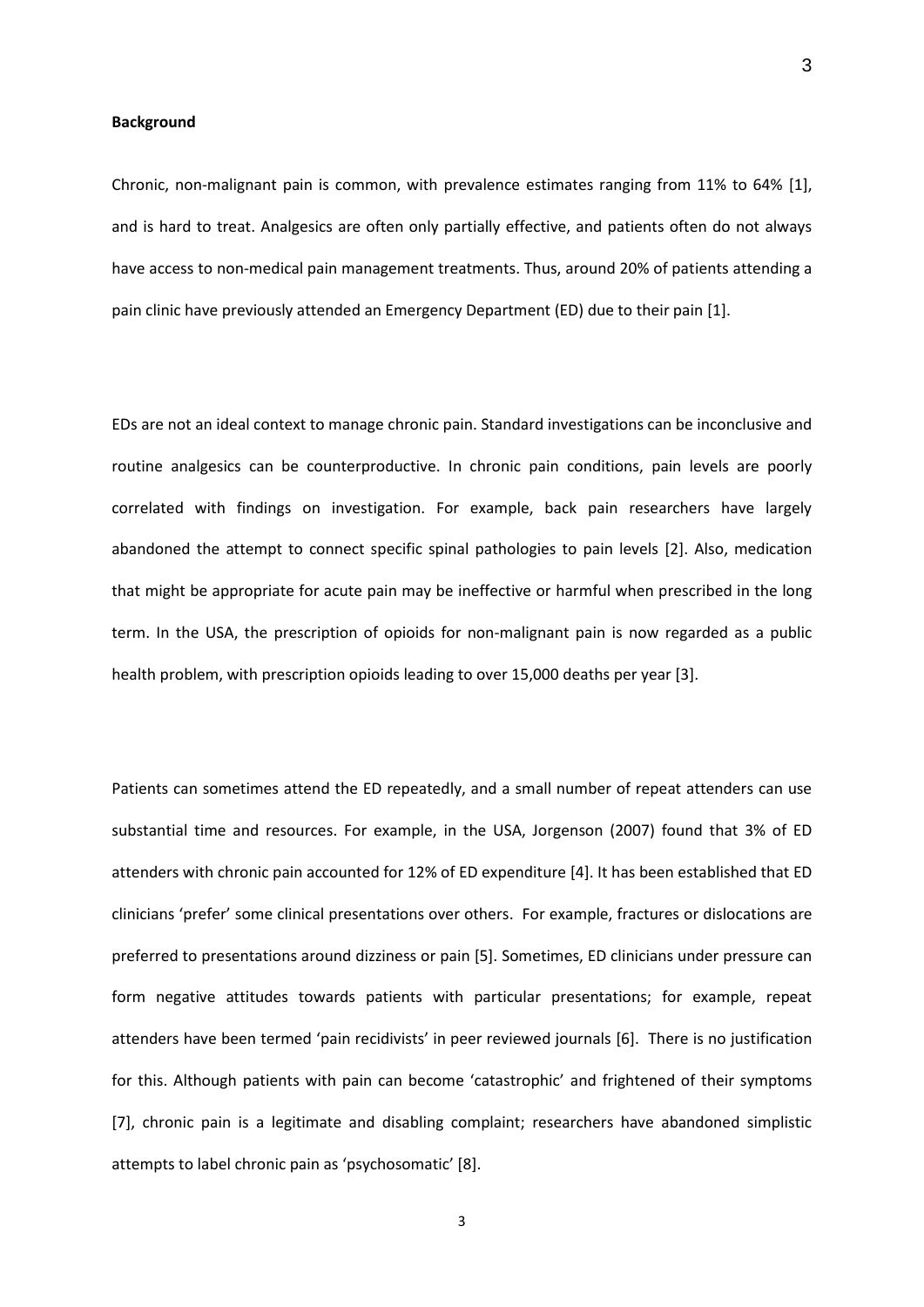There are few studies of ED clinicians' attitudes towards patients with chronic pain. Wilsey et al used questionnaires and semi-structured interviews to establish that emergency physicians found treating people in chronic pain to be irritating and of low priority [9]. They found conflicts in approach between patients and staff; patients felt that inadequate attention was paid to locating a cause for their pain, whereas staff were more preoccupied with the danger of problematic use of analgesics [9]. However, staff denied holding stigmatising attitudes towards patients with chronic pain. The authors of this study noted that 'social desirability' may have affected these results, and reported an opposing finding in another study they conducted that used almost identical wording and concepts. In this other study, 85% of emergency physicians interviewed suggested that there *were* negative or stigmatising attitudes towards people with chronic pain [10]. Thus, clinicians acknowledged that such attitudes are widespread but denied them in their own practice. Wilsey et al.'s (2008) findings are a helpful and suggestive beginning; however, their interview study focused on practical barriers to treatment, did not explore staff attitudes explicitly, and did not use an in-depth qualitative analytical technique [10].

Patients with chronic pain report being affected by healthcare staff's attitudes. For example, patients report feeling that they are being told that their pain is psychological, or that they are being labelled as a 'difficult patient'. They struggle with the 'invisibility' of their condition and with the absence of straightforward therapeutic options [11]. Thus, rushed or dismissive responses from ED staff can cause distress and further sour patients' relationship with health care. ED staff are often aware of this and wish to handle this problem better [9].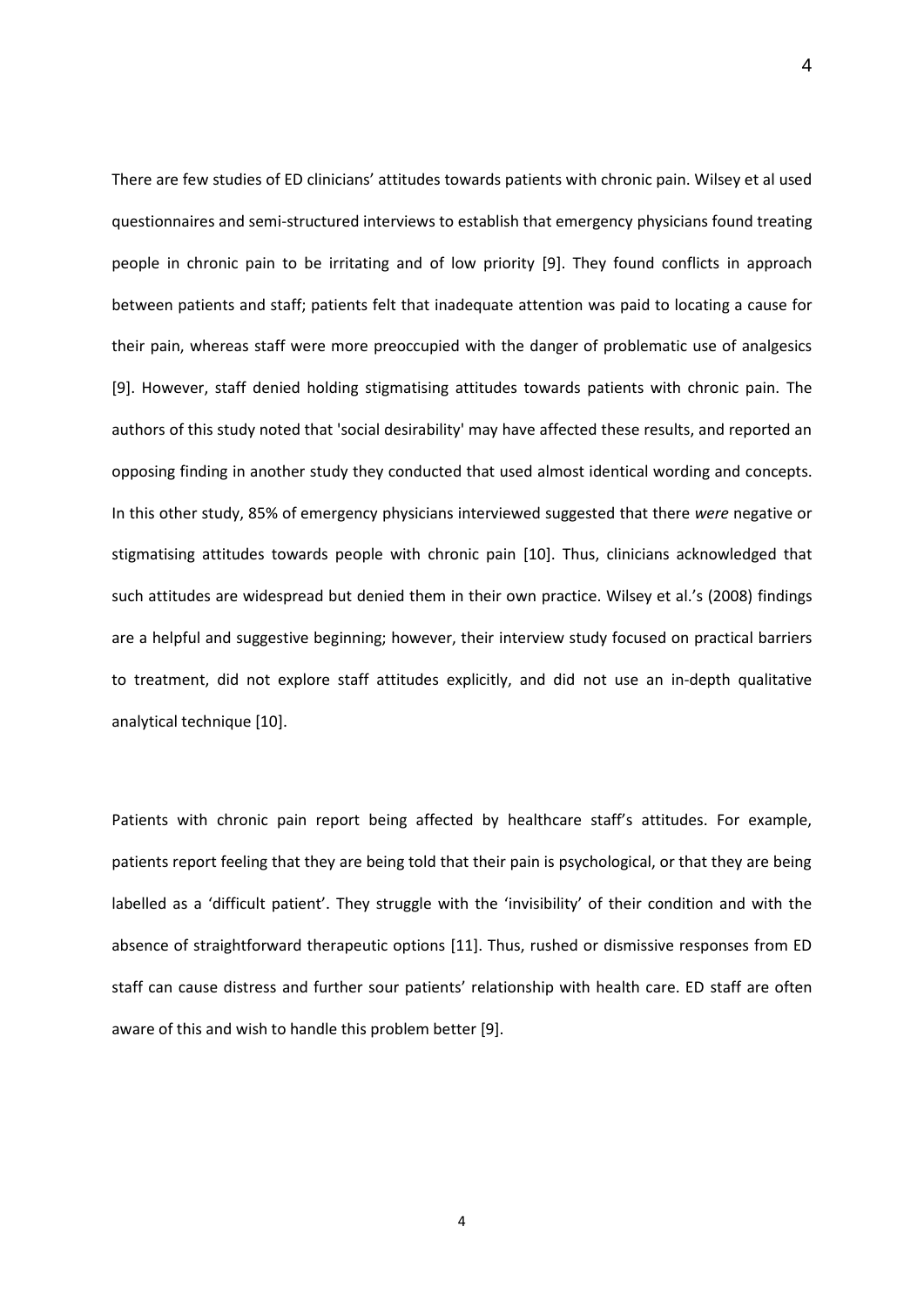Our study explored ED clinicians' attitudes to patients with chronic pain in depth. In contrast to previous research, it used an in-depth qualitative approach to exploring clinicians' attitudes and narratives, and, to the authors' knowledge, is the first study on a sample outside North America. In this exploratory study, we aimed to clarify the difficulties and challenges of treating patients with chronic pain, and sought examples of pro-therapeutic approaches and good practice.

#### **Method**

The study was conducted in an ED based in the Southwest of England. Three focus groups with ED staff were conducted. Focus group interviews were performed to get a broad and rich insight into the participants' experiences of treating chronic pain patients in the ED setting. Interaction in a group context was chosen as a means of gaining a broader perspective, as participants are more likely to express their views after listening to others in a similar situation [12]. All ED staff were invited to take part in the focus groups. Focus groups were scheduled to run on three different dates, each of which immediately followed staff training. The dates were advertised in advance. The research team provided a sandwich lunch for participants. The number of staff on each occasion who chose or were able to take part was therefore somewhat dependant on the work flow in the ED at that time. As such, the sample was opportunistic. The numbers of participants ranged from three to nine. The groups lasted between sixty to ninety minutes, were audio-recorded and subsequently transcribed. Groups had a mix of ED staff (physicians and nurses, novice and experienced). Group size ranged from 3 to 9 participants. Groups were conducted in a separate room at the ED site.

#### *Participants*

Twenty members of staff participated in the focus groups, mean age 38.0 years (SD 7.9), 70% female. Participants had been qualified for 14.7 years (range  $2 - 30$ ) and had worked in ED for 8.1 years (range  $<$ 1 – 30). They had worked in an average of 3.1 different EDs (range 1 – 8). Ten nurses participated, as well as eight physicians, one physiotherapist and one ward manager.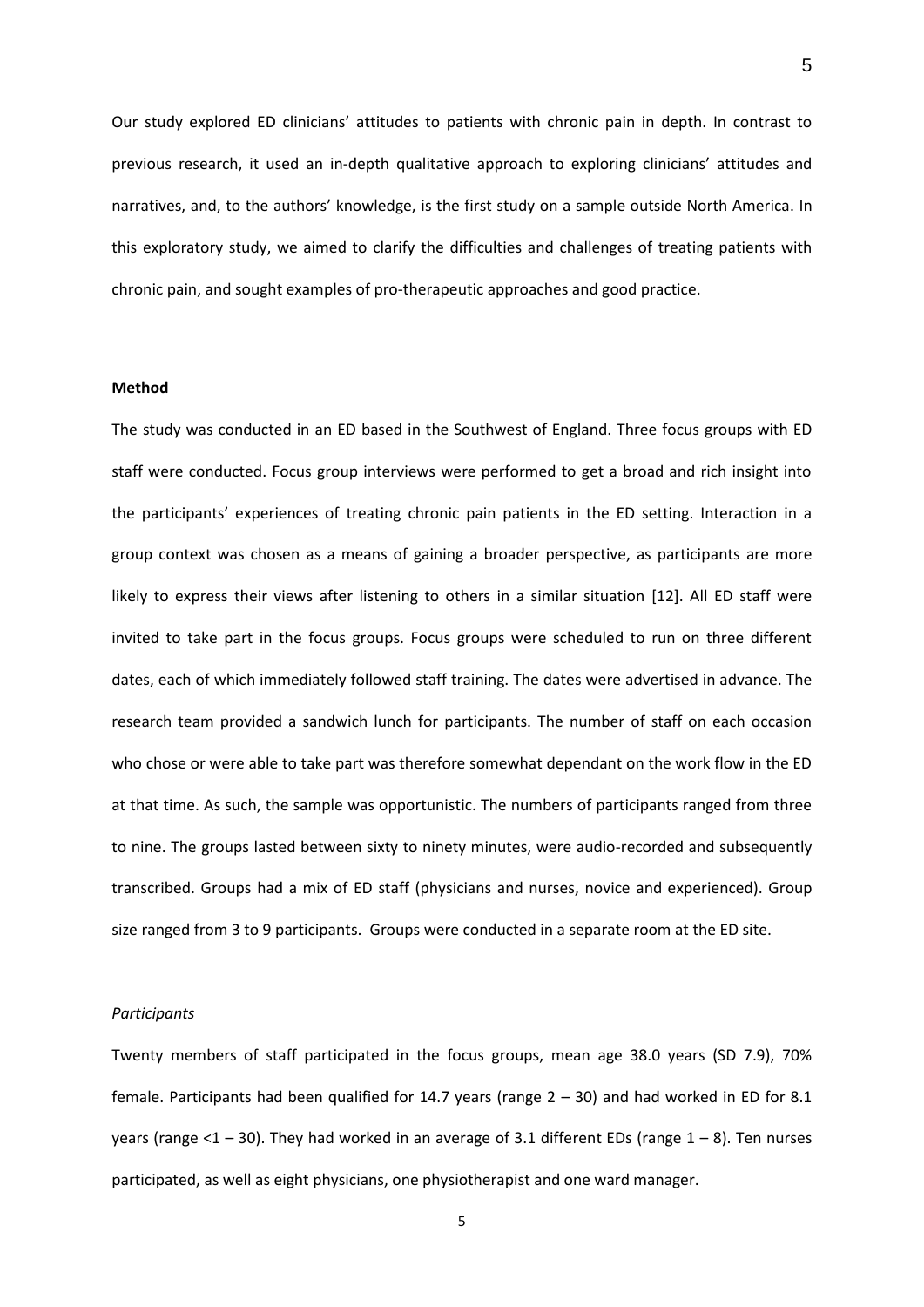#### *Focus groups*

A topic guide was used by the focus group convenors (JGG, KR and AJ), but flexibility was built into the schedule which also allowed the focus group members to introduce topics that they felt were of importance. Topics covered included:

- Are there challenges around treating people who present to ED in chronic pain?
- How do ED staff feel about people who present repeatedly in chronic pain?
- What do people in chronic pain expect from ED?
- Do people with chronic pain impact on the regular functioning of ED?
- What might be the best approach for this issue/these patients?
- Are there examples of best practice?

Are there any actions or approaches that have made the patient, or the interaction, worse? We adopted a number of 'shame reduction' techniques, taken from psychiatric interviewing, to encourage candid reporting [13]. These included (1) establishing group rules about confidentiality, (2) encouraging anonymous attribution of statements or attitudes (i.e. "I have heard some people say…"), (3) clarifying that the interviewers appreciated the potentially challenging aspects of treating people with chronic pain

*Analysis:* Inductive Thematic Analysis [14] was employed to analyse the focus group transcripts. This is an established qualitative technique that allows in-depth exploration *across* a data set to find repeated patterns of meaning. Such an approach is grounded in, but goes beyond, the 'surface' of the data to facilitate, in this case, the development of an in-depth understanding of the attitudes of ED staff towards patients presenting with chronic pain. The key steps of Thematic Analysis include extensive familiarisation with the data, generation of initial codes, and then the search for overarching themes. These are then reviewed for coherence and distinctiveness, before being closely defined and named (See Braun and Clarke, 2013 for detail [14]).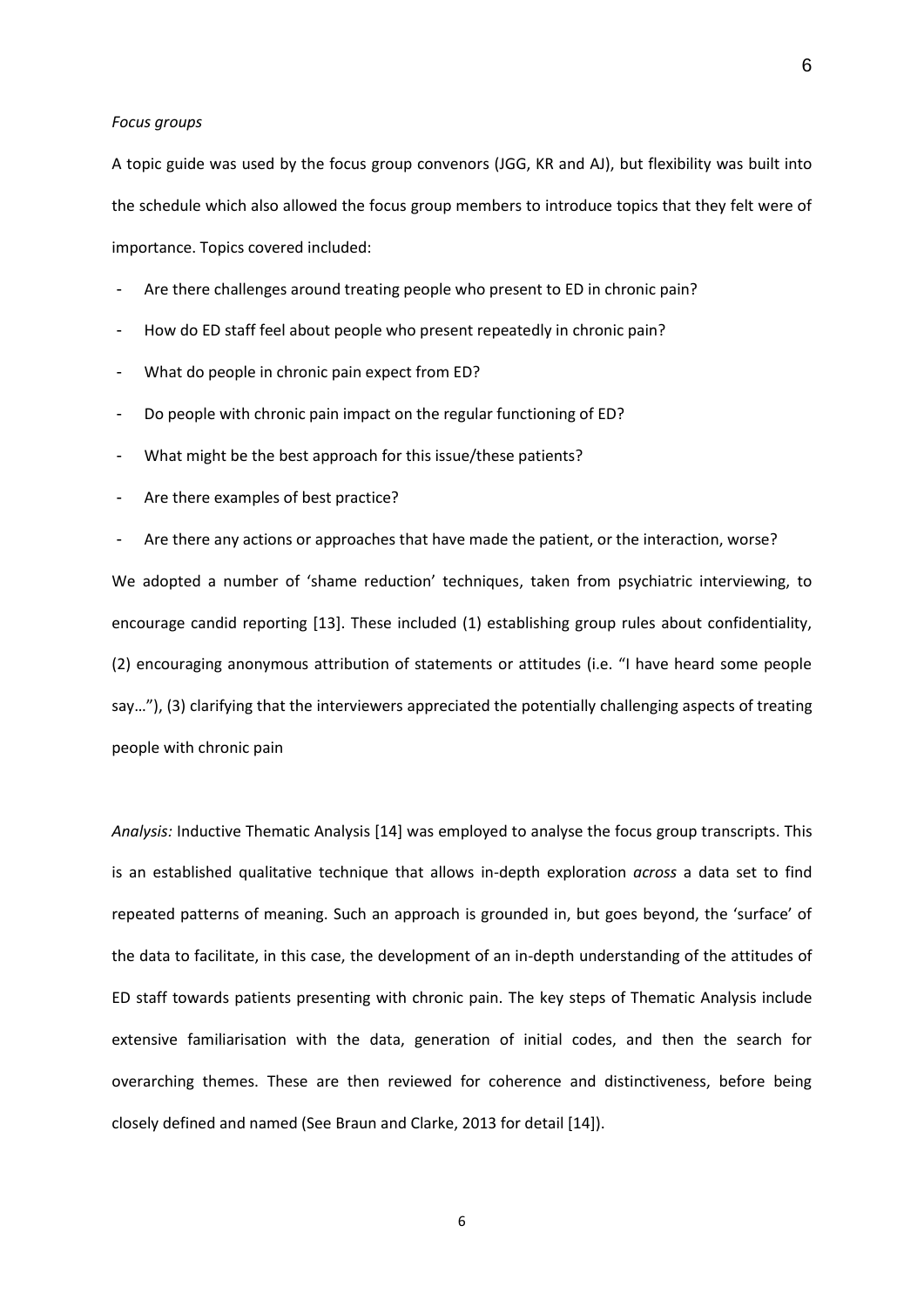KR and AJ independently analysed the three focus group transcripts. In line with recent recommendations [15:p3-4] they maintained a curious stance and actively engaged in reflexivity throughout the period of analysis. Once their respective analyses were complete, they met with JGG (who had read the transcripts) in order to reach agreement about the themes. KR and AJ presented their analysis and responded to JGG who actively questioned the underlying assumptions. It was apparent that although they had used different names for some of the themes identified, the definition of the themes generated was similar. They repeated steps four and five and agreed on the final themes<sup>1</sup>.

*Ethics:* The proposed research was approved by the University of Bath Department of Psychology Research Ethics Committee and the relevant NHS Research and Development committee.

#### **Results**

Running through all the focus groups was the notion of system failure. This in turn fed a mismatch between the individual and situational needs, which then created clinical challenges. Figure 1 shows the inter-relationship between these three key themes. We have used the term ED throughout, whilst some of the participants use the older term A&E (which stands for Accident and Emergency). Please note that [ . . . ] denotes data that has been removed from the quote for lack of relevance to the point being made and underlined words, are those that participants' emphasised.

\*\*\*\*\*\*\*\*\*\*\* Insert Figure 1 about here, please \*\*\*\*\*\*\*\*\*\*\*

# *System Failures*

A key example of system failure is that of the generation of false hope being created when patients are signposted to ED through out-of-hours primary care services<sup>2</sup>.

*(9/10/13: p8) "And they might have been pinpointed to us because often [ … ] they might have already tried to get a GPs [primary care doctor] appointment, not been able to get one,*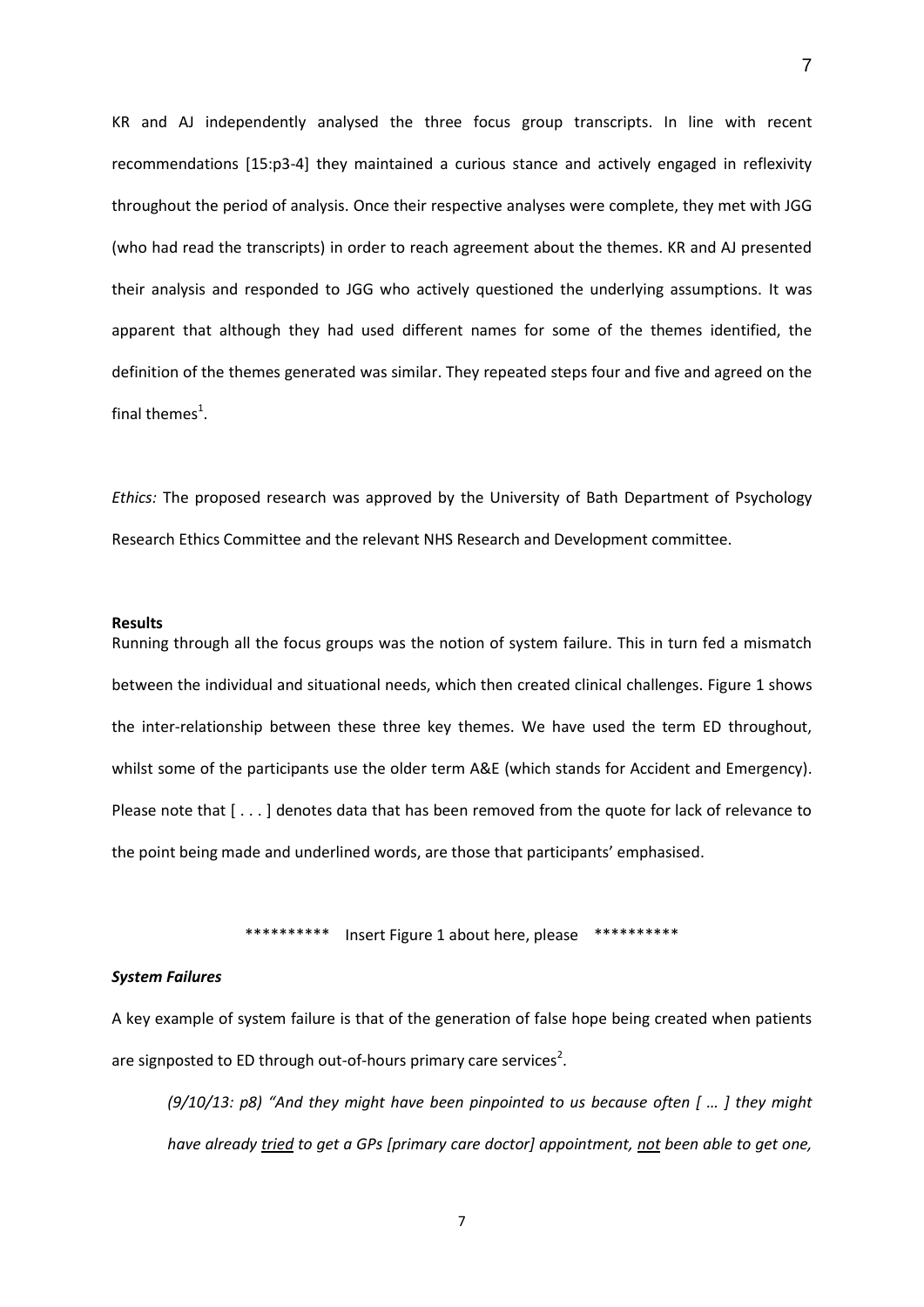*directed to us by them, they come to us, we're busy, they don't get prioritised, we don't do much for them. And we've wasted …six hours of their time*" [A].

Patients are often rapidly disappointed on arrival at ED and it is therefore perhaps unsurprising that patients with chronic pain sometimes file formal complaints. There is anger at a service that can't deliver what they want (even though it is not designed to deliver what they want). ED staff believe that patients with chronic pain should never have been there in the first place, and that patients wanted the impossible, and then complained when they didn't get it.

*(9/10/13: p12/13) "If we're honest, it slows it down, because a lot of these people are notsome of them are not very mobile, at all, [ … ] if they actually bring the person in to you, that's a trolley<sup>3</sup> , and you think 'right, that person's on that trolley and I can't really do very much for them, I'm going to have to spend this time, or put in a quick, sharp intervention that might not be doing- might not be in their best interests, and then you've blocked a trolley. Because then you're stuck with this person and you end up putting them onto EDA, REACT<sup>4</sup> , um, and ongoing care and everything else, so they slow…A service- I'm not, I'm not being nasty. Well I am being nasty-" [Q]*

[. . . ]

*"I do quite a lot of, complaint responses, and several of those are around experiences for people with chronic illness and chronic pain where our service couldn't deliver what they wanted, and then there comes this whole raft of anger… And historical stuff [murmurs of agreement] that pinpoints into what their experience was in ED. And they're particularly, tricky, complaint responses to write as well, and to know what we could have done differently and to learn the right lessons. But. Sometimes the reason that that happens is that they come in out of hours, exactly as 'A' describes, we end up in- in the end, giving people Entonox<sup>5</sup> initially which you then can't remove, or we um, or we give people morphine*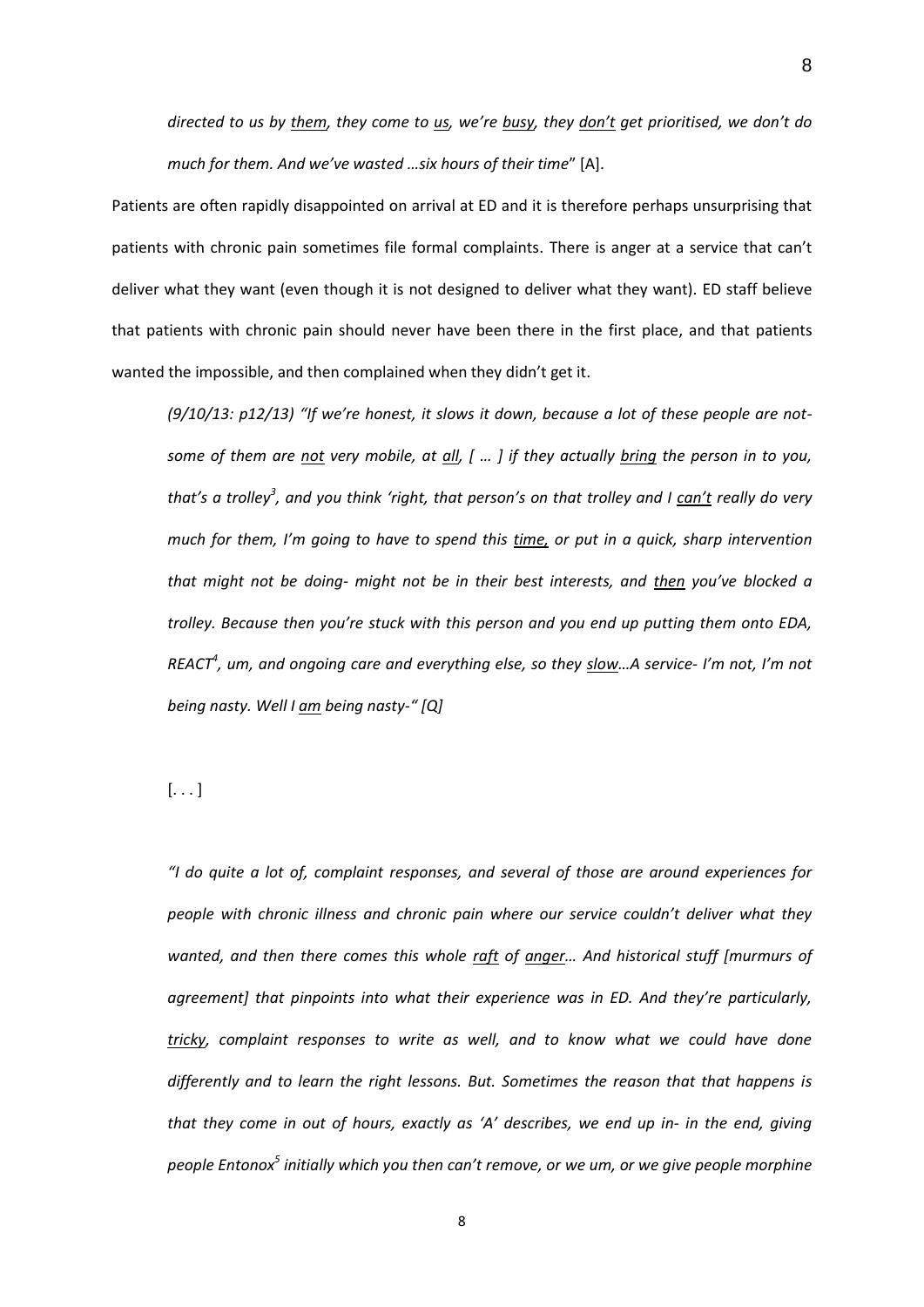*in the end, or we give them intravenous morphine which, settles people temporarily, but then we can't get them home. and they came in an ambulance and the ambulance won't take-. We get this sort of //cycle//" [F]*

*[ … ]* 

*"And then of course, they quite rightly say y'know 'I stayed in your department for eighteen hours' or however long it ends up being 'and you did nothing for me'. And then we look, and we look at the complaint response and we did this, this this this, this is what we did, we tried to, but- but you- you understand completely what they mean. What they mean is that you didn't actually stop this from being a cycle for me." [F]*

This suggests that the wider system may be failing ED staff and chronic pain patients, with both parties reporting dissatisfaction with the clinical encounter and related outcomes.

# *Mismatch between institutional and individual needs*

The idea of 'mismatch' or discordance was often mentioned. Part of this sense of staff dissatisfaction seemed to stem from the constraints of the ED setting; it is an acute environment and not set up for dealing with chronic conditions. Chronic pain patients are not typical of the patients seen in an ED setting and there is a mismatch between the remit of the ED and the individual requirements of the patient with chronic pain.

(9/10/13: p6) *"Because we're kind of focusing on, y'know, we're used to dealing with people who can't breathe" [Q]*

Staff spoke of feeling unprepared, 'useless' and disempowered, even though they were absolutely clear that ED was not a place that this group of patients should turn to. Staff felt they should be able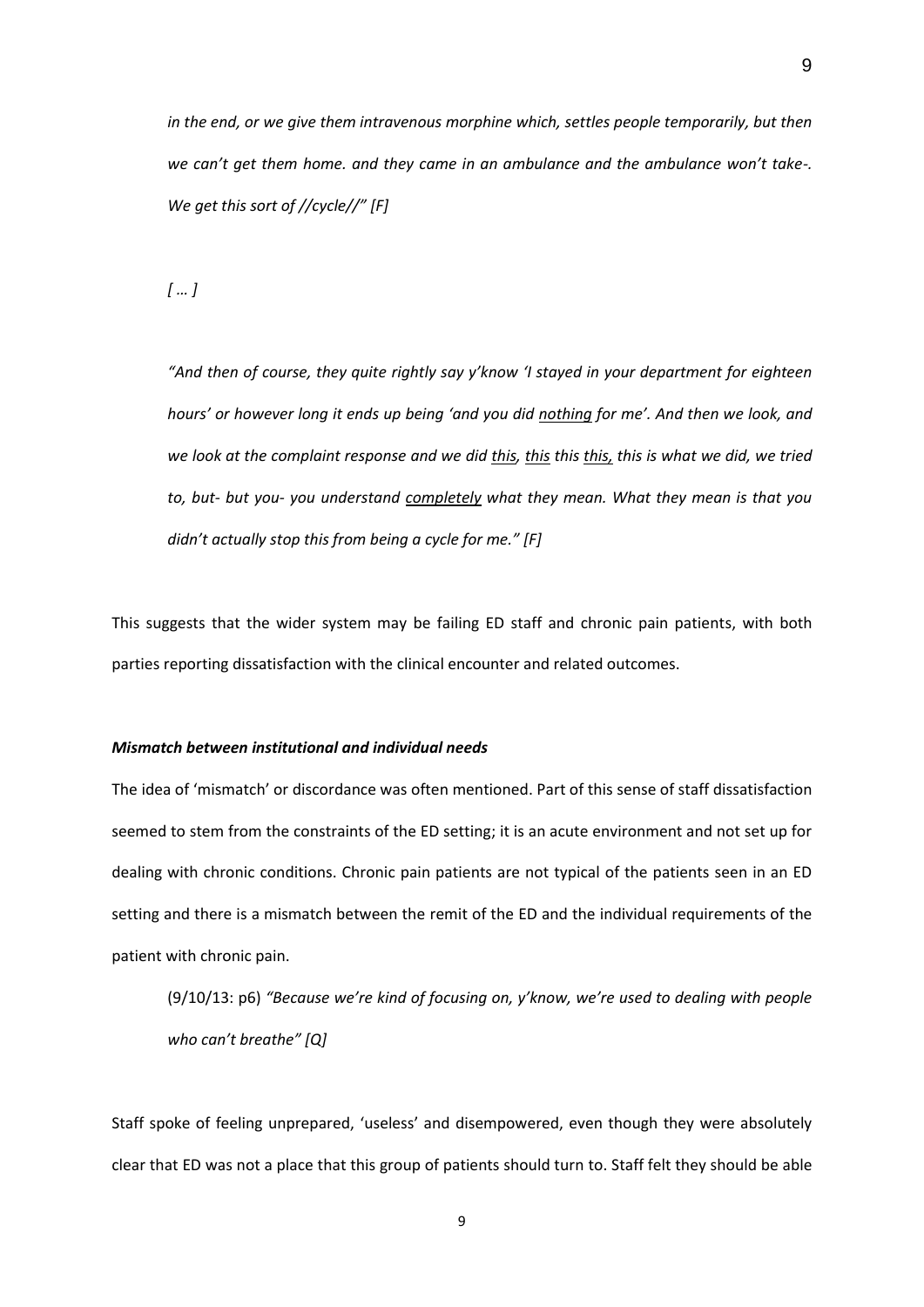to do more. It was hard to deal with the conflict of having a role that required them to act fast and decisively to solve a person's acute health problems and then be faced with someone who does not have a life threatening issue, who is taking time away from others who do. The kind of compassion required in an ED is very different to that needed by a person with chronic pain. Chronic pain patients' need to feel listened to, but the consensus was that the ED is not the right place for this.

*(4/9/13: p3) "… I think we feel. . .just unprepared to add anything in to that, especially when we have the time management issues as well, that we don't really have as much time as we ought to for listening to these people. That's probably what they are here for. Is to sit down in a quiet place and to be listened to and empathised with, which is not what they get in our triage room or our "seat-and–treat" cubicle where there's nowhere to lie them down when they're in pain and they feel . . . unwelcome." [N]*

In short, ED staff felt that chronic pain patients have a false impression of what ED can do; one that is at odds with the reality of what can be done. ED staff felt that when patients' expectations are contested, patients can feel like they are being 'fobbed off'<sup>6</sup> (something the staff themselves fear they are doing). The tension experienced as a result of this mismatch is reflected in four sub-themes: 'panacea', 'fixers who can't fix', 'behavioural inconsistency' and 'best for whom'.

*A panacea***:** Staff members commonly reported patients misunderstanding of what can be achieved in the ED. Specifically, talk focused around patients believing that an ED visit may facilitate a final diagnosis, referral to a pain clinic or 'cure' for their ongoing pain condition, none of which are usually possible. Chronic pain patients can feel like they are at the end of the line; most often their primary care doctor has exhausted possibilities and advised them to learn to live with their condition. They then come to ED with the underlying expectation that ED is a means of accessing more specialists: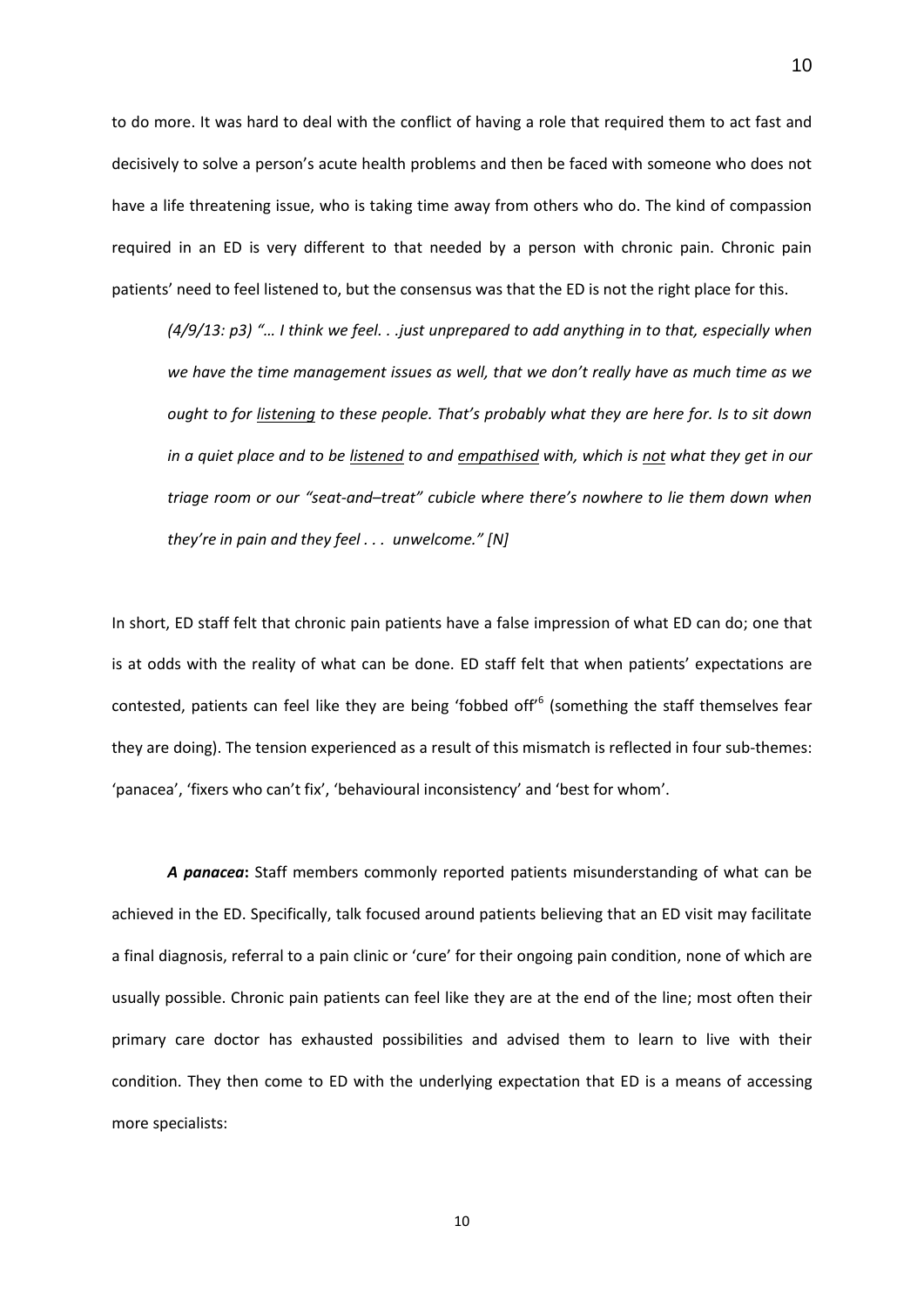*(4/9/13: p4) "I think they've seen their GP four, five times already. And the GP has done the things that they think they need to do to exclude something serious. And so they feel that they're no longer being listened to, because the GP's sending them away. And yeah, they have nowhere else, they can't, the GP is their main port of call, they don't know where else to go, so they just rock up in A&E" [J]*

*"I guess it's like their last ditch hope that there will be a cure and someone has a magic wand, but that they just kind of haven't found that yet maybe" [N]*

*"There's also the perception that this is the hospital so we must have more specialists" [F] "We can do everything" [N]*

It was felt that chronic pain patients mistakenly thought that ED staff could expedite referrals and bring forward existing appointments.

*(4/9/13: p5) "We can do all the scans that they've ever heard of immediately and obviously we'll be able to refer them to this pain clinic that they've heard of but not been to yet, and if they've got an appointment, we should be able to bring that forward, because they're in more pain than anybody else…When in actual fact we have no. access. Whatsoever." [N]*

*(4/9/13: p6) "I think they don't understand the pathways. No. They assume that if the clinic is at the hospital, y'know, you're in the very next building, then why can't you… Why can't you contact them and make the appointment earlier? Y'know, I think they don't understand that we don't have that ability." [N]*

Others think that staff in ED can prescribe other drugs, this is not the case: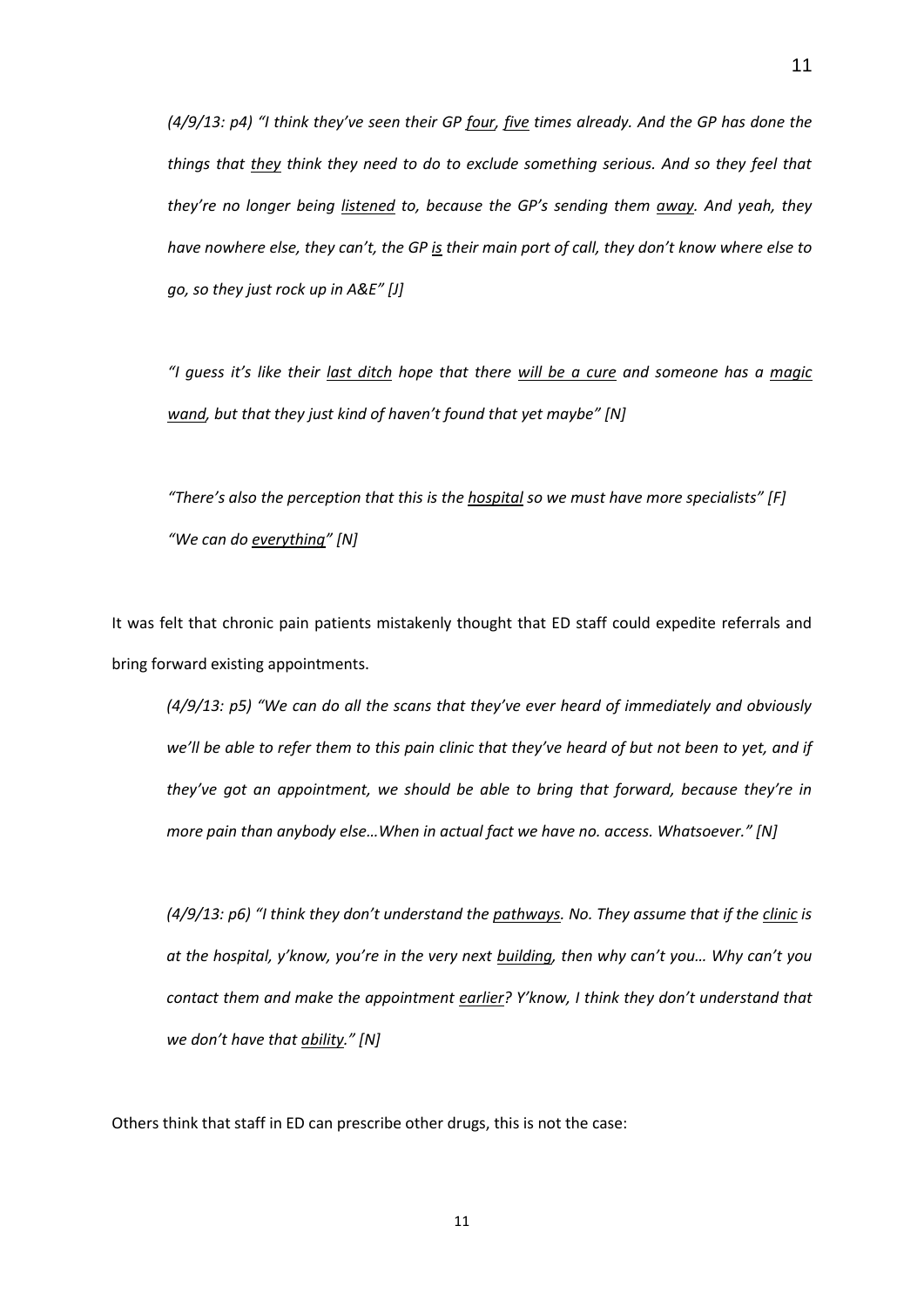*(9/10/13: p8) "And y'know, as a nurse prescriber, they're way out of our league. They're on gabapentin, amitriptyline, and I wouldn't even begin to know what else would, would ease their pain. And it's, they're frustrated, they've come to us on a Saturday night, and we can't, y'know, almost- it's really difficult because we're actually almost probably fobbing them off, we're probably not the service that they want really, or need. [J]* 

*Fixers who can't fix***:** The attraction of working in the ED for staff was the opportunity to fix things and more specifically, to fix people:

*(4/9/13:p28) "That's why we do A&E, to make things better" [K]*

ED staff reported feeling inadequate when they could not 'fix' their patient. As 'N' suggests below; such feelings of inadequacy can have an impact on staff-patient relations:

*(4/9/13: p27) "I think patients like that make you as a clinician feel inadequate. Because I already know that before I walk in there that I'm not going to solve it or anything, because I can't cure what they've got, and that makes me feel – I think that's why chronic back pains and things are such a heartsink, not necessarily because of the patient. You feel that you don't have the answer to this, and that the time you are going to spend, to you feels wasted because you're not making a brilliant medical diagnosis, you're not coming up with a treatment nobody else knows you're…It is just another patient that you feel you can't do anything for and I think if you let that get to you…Then you transfer some of that. If you feel disheartened and fed up that, then you can make them feel like it, like it's them that you're fed up with rather than the situation, and sometimes you just have to be very honest and say 'look, the ED is really bad at chronic pain and I'm not going to be able to sort you out. And take it from there. 'What can I do for you, you've been here before, what helped out last time?" [N]*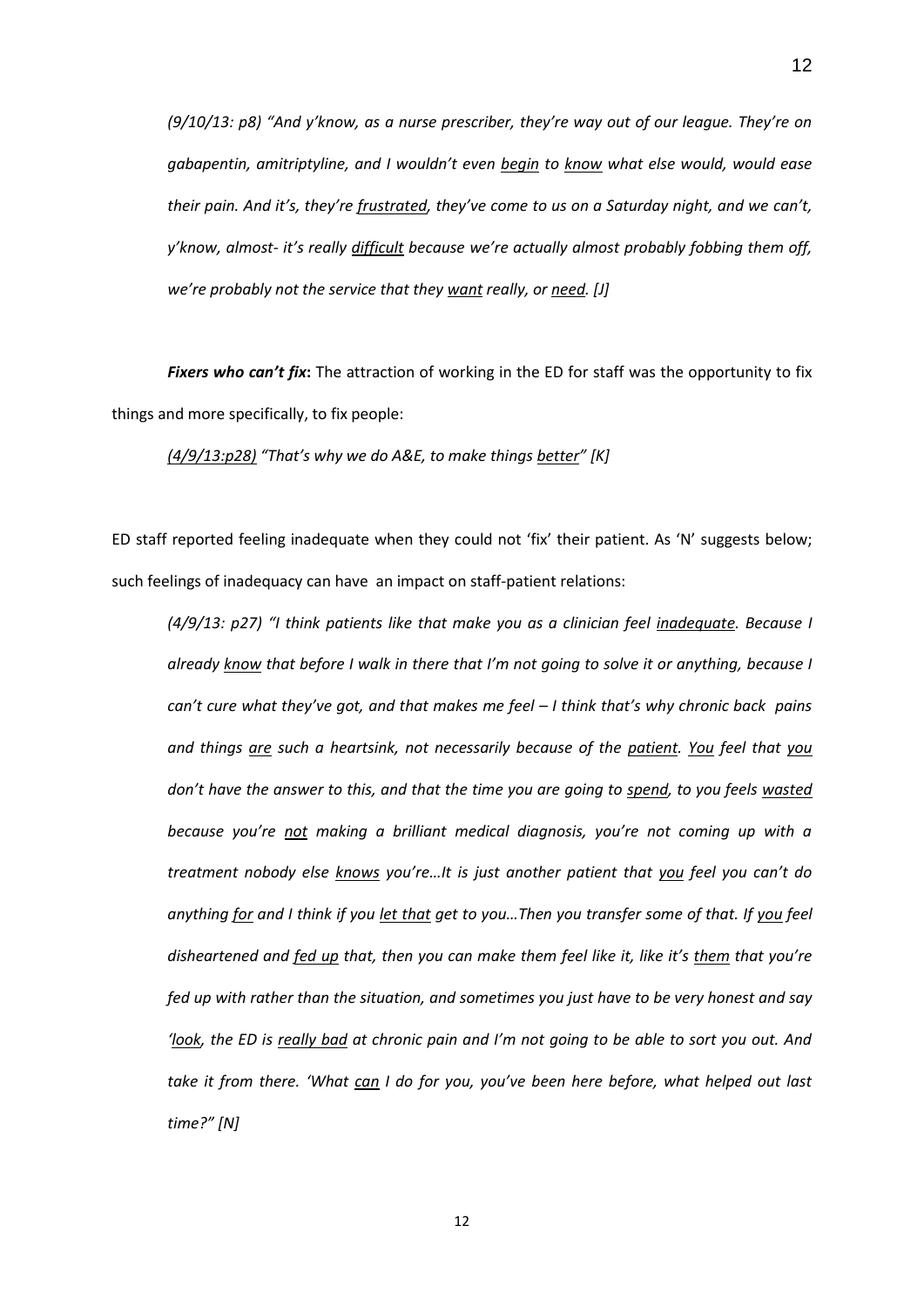Being unable to 'fix' chronic pain not only results in a sense of disempowerment for staff, but it also is felt to impact on patients who can feel that they have been side-lined and that ED staff are illinformed about their particular form of chronic pain:

*(9/10/13: p18) "Depending on what the condition is we we-, it makes you feel quite disempowered, but also perpetuates what patients think, which is that we don't have the knowledge that the patient has about their own underlying chronic condition. And they know everything about it, of course they do, but we don't. And they'll come in and they'll mention a long name and if you say 'I'm really sorry, I don't know what that is', already you'll get that '(sighs loudly)'. [crosstalk] And then we get letters about 'you must educate the A&E staff, how can you be nurses if you don't know!' y'know? We've had several letters like that about how useless the A&E nurses were and when you look it up it affects one in X number of million patients, but to that patient, it's really frustrating that we don't know what that is!" [Cy]* 

*Behavioural inconsistency***:** Not knowing a person's history meant that the ED staff had to rely on observation of the patient's behaviour:

(4/9/13: p7) *"And we judge them by the way they are behaving in front of us" [G]*

Staff made assumptions about the behaviour of patients in their home setting, compared to how they presented in the clinical ED setting. They felt that patients were coping (however badly) at home, but that as soon as they were in the hospital, they became passive, and embraced the sick role. Staff felt that the system contributed to this behaviour:

*(4/9/13: p10) "The thing I find difficult is the patient who's been coping at home in their own environment and they call an ambulance. They get on a trolley, then they get on a bed. And when they come on the bed they are completely incapacitated, lose every ability to, sit forward, stand up. And that's very difficult because we put them into a very sick role then,*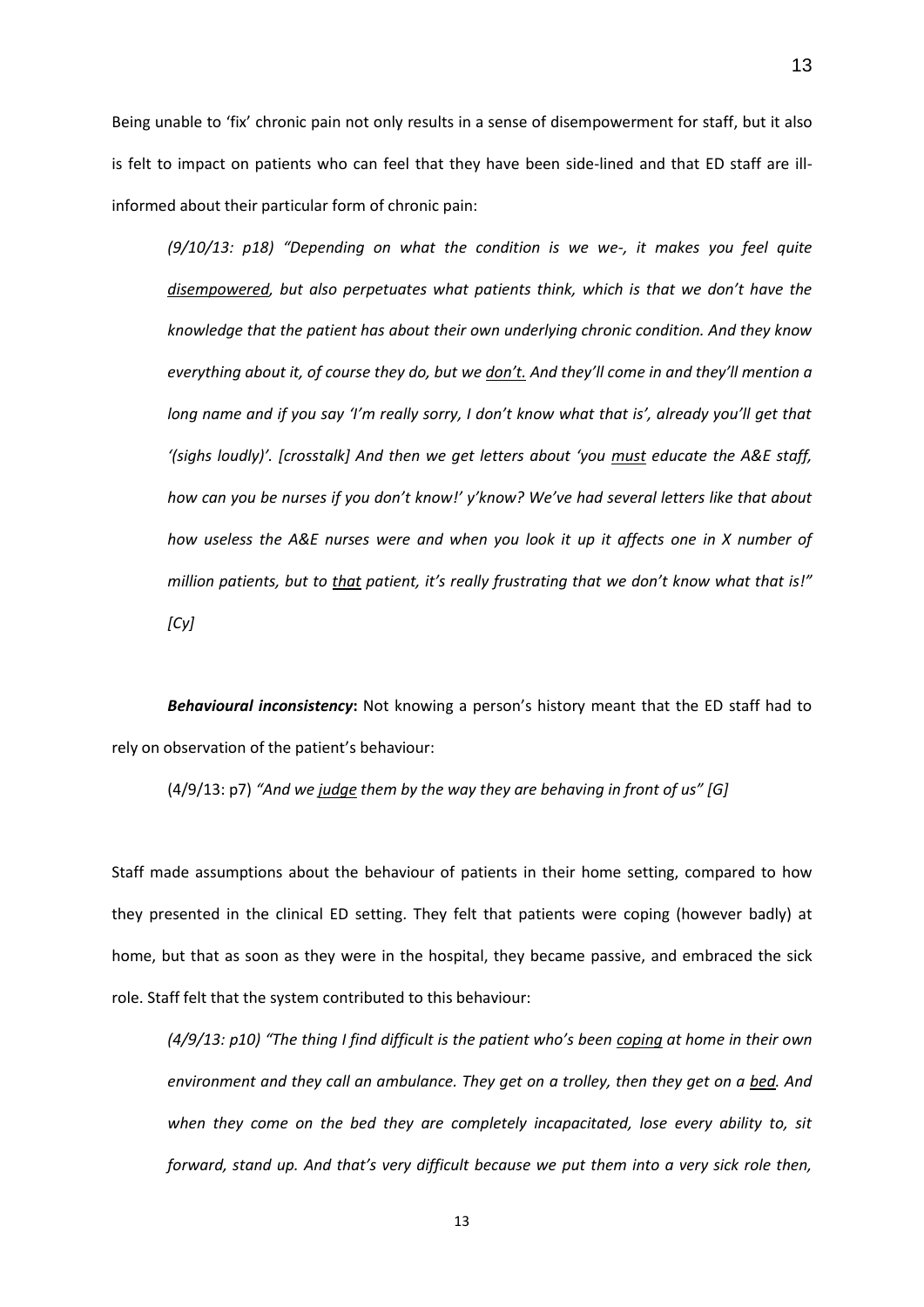*haven't we? By giving them a bed and saying 'Oh there's something wrong' And then trying to persuade to them that actually, you've been walking around like this for the last few weeks, you can walk, you can manage, even though, you know, it's difficult." [K]*

Staff in this study also felt that patients behaved differently when they were not being watched:

*(4/9/13: p7) "The more you're there, the more they are being like, what we call dramatic. But when you walk away and no-one's around, they're fine." [G]*

 $[...]$ 

*"And just rolling like mad on the floor with their back pain, on the floor, back to the trolley. And if you are in pain really, any movement's not gonna do that so, it's like sliding down the trolley like that. Like very dramatic. And we see that quite a lot and it's quite bad really that we become judgemental, but we've seen some of them, they're all coming back here like, for being here really, so" [G]*

*[. . . . .]* 

*"(laughs) Yeah, and their heart rate is sixty and they're texting on their mobile phone – " [N]*

*"Texting whilst you walk in! That's a good sign [group laughter] that they are not requiring of morphine!" [K]*

So, staff observed the behaviour displayed by the patient at the same time as they searched for consistency in story, symptoms explained/displayed and behaviour displayed: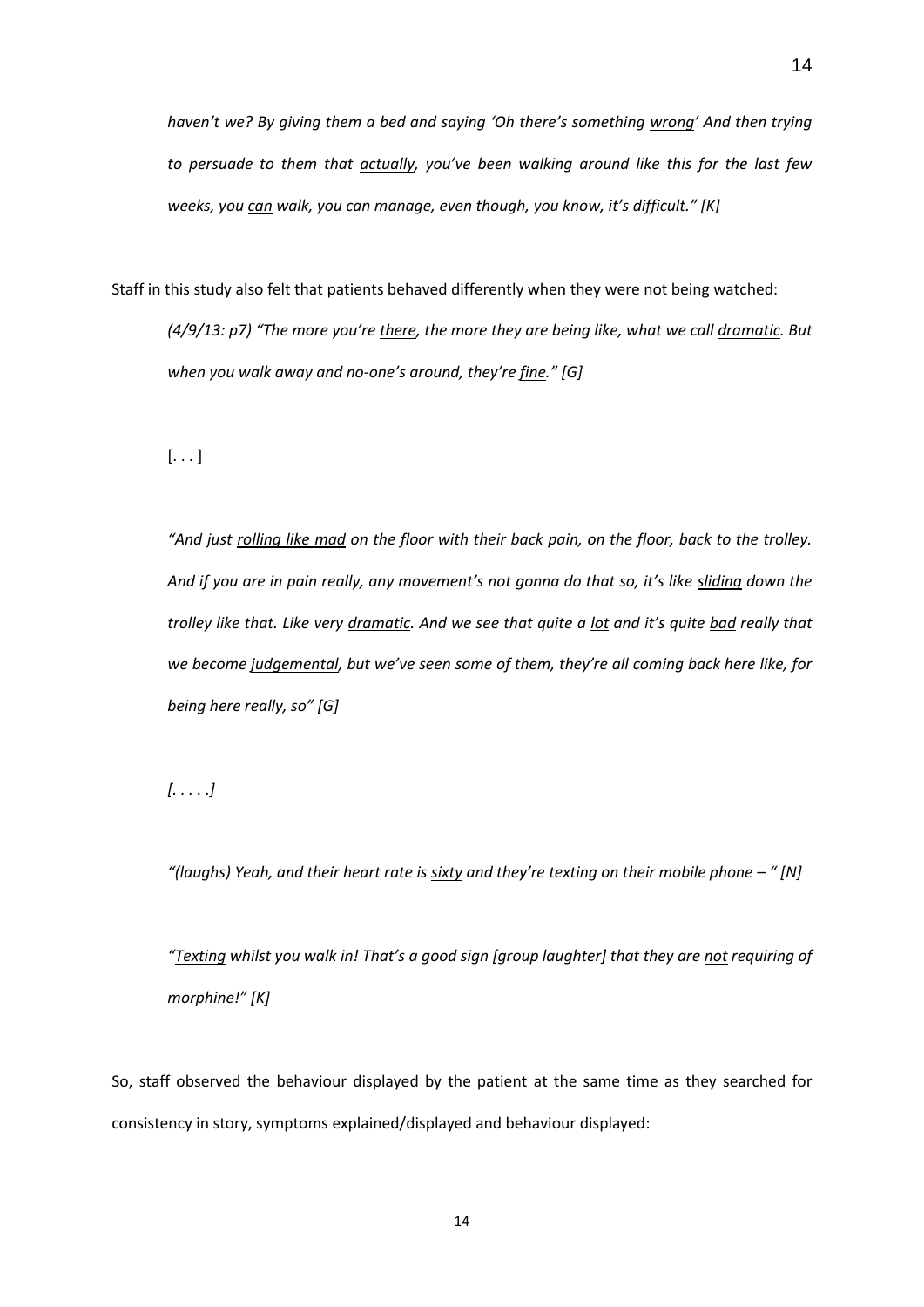*(4/9/13: p11) "Like the lady the other day who was in a closed cubicle with a door. Somebody had taken the Entonox bottle from her, and she was in a bed with two bed rails up, and she was in so much pain that she couldn't possibly walk. The Entonox was over the other side of the cubicle. And then ten minutes later she was using the Entonox back in bed. So obviously she had gotten out of bed [group laughter], retrieved the Entonox bottle from across the-"[N]*

*What's best and for whom?:* Staff strove to find an approach that would be considered appropriate by the patient with chronic pain. Sometimes staff reported offering patients a 'placebo': *(4/9/13: p 13) "You know it is how you deliver it. This is, you know, this is a wonder drug. I call it wonder drug, and then we give it to the patient [who asks] 'how long will I, y'know it work?' and we say 'straight away'. And then I say 'in twenty minutes I'll come back', I always make a deal, but you must go back. And to say 'in twenty minutes it'll work and I'll come back.' And then sometimes it work" [G]*

There was recognition behind this example that talking to, and reassuring someone who is frightened is often the best medicine in these situations. However, staff are aware that they may well be feeding misconceptions about appropriate treatment – they know that different pain killers are unlikely to make a difference, but because they don't have time to explain this, they end up giving the patient something, possibly to appease their own sense of helplessness as well as allowing the patient the perception that 'something is being done'.

*(4/9/13: p 14) "If you are aware that it's a non-organic pain, then you are also aware that the painkillers you're giving aren't going to make a difference, that's not the answer. And yet the whole large amount of that patient's time in the department revolves around different painkillers and what can – and I think it's a cliché- I know that's not the answer and I know that's not going to make any difference to their symptoms [ … ] But I don't have time to spend an hour sitting down talking around why painkillers aren't going to help, and I think*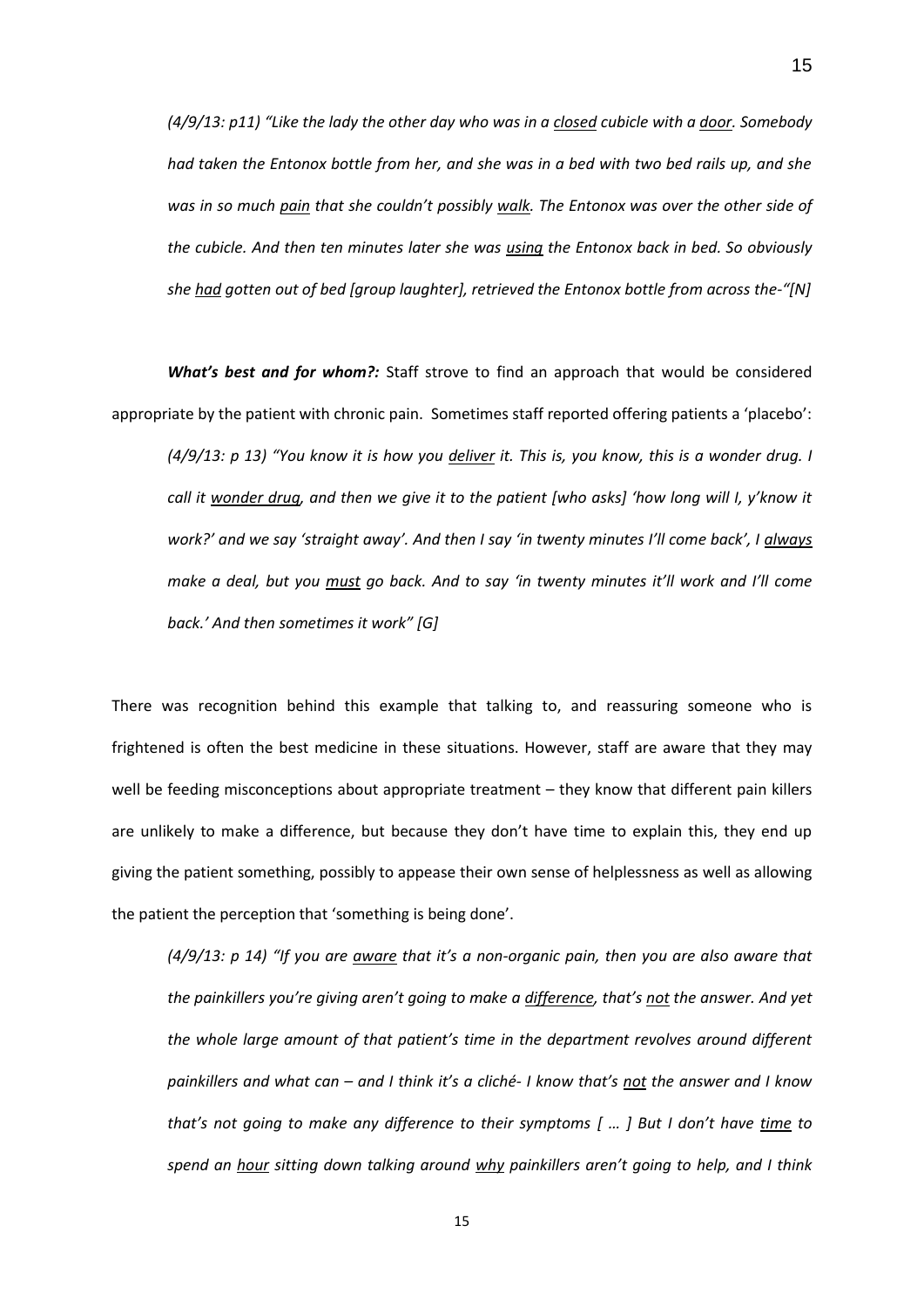*the nurses have the same…None of us actually expect the treatment we're giving to be the answer to that patient's problem" [N]*

Participants often showed clear awareness that resource limitations contributed to the problem. The angst this participant experiences as she tells us how disempowering this whole issue is, is clear; as is her awareness of how she is in effect also contributing to the problem. There is a discordance between what she feels is the most clinically appropriate treatment and the reality of what she can actually deliver. There was also a huge sense of frustration that so much time was taken up exploring options that ED staff knew would not help. The combination of system failures and the mismatch of individual versus institutional needs leads to a range of clinical challenges.

# *Clinical challenges*

Health professionals working in the ED face a number of challenges when dealing with patients with chronic pain. Such challenges are typically very different to those faced by ED staff when dealing with patients with acute problems. They include 'managing the chronic in an acute setting', 'heartsink patients' and balancing an already difficult situation'.

*Managing the chronic in an acute setting***:** It is the 'chronic' nature of pain that is problematic for staff. Patients arriving at ED have a complex history, of which very little, or none, is known. Staff are essentially reliant on the patient to be honest, informed and capable of sharing key information. What ED staff said tended to happen was that although the patient was usually wellinformed, they were not capable of giving a short and clear summary; patients needed to 'tell their story' in full:

*(9/10/13: p17) "Particularly, I think is we get a history from the paramedics, or they've come in through triage and it's quite a long history. And we're very quick to take that down to the bare bones as much as possible and they sometimes. I'm sure they must hear their history*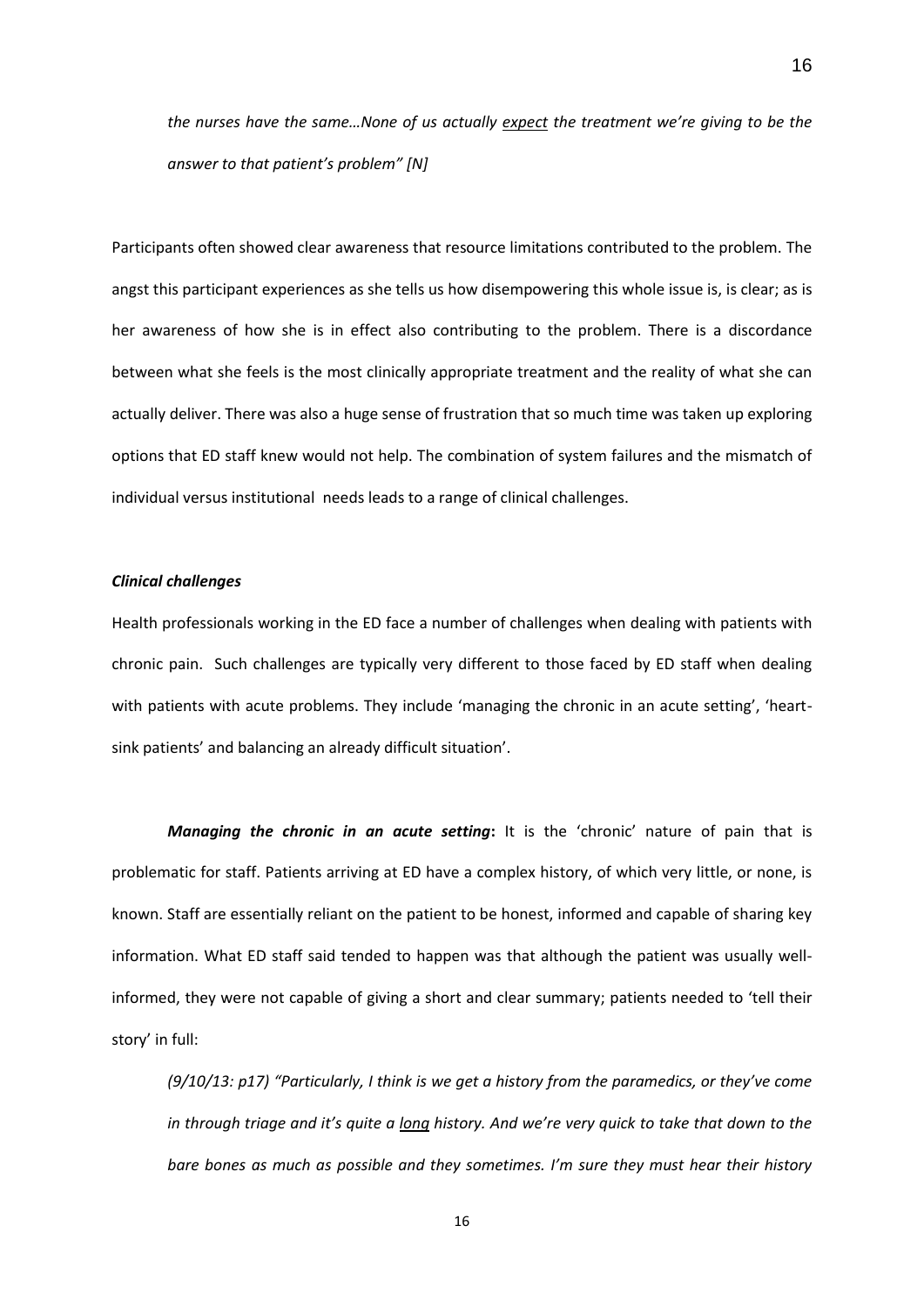*changing slightly; they live and they breathe their history and everything that has gone wrong with them and they think if you've got it slightly the wrong story or the wrong end of the stick or something, even if it's not going to make a big difference to them, they can get quite frustrated quite quickly, and very quick to judge the service and, and think 'actually, you know [quietly] you're useless" [A]*

*"That's really true though isn't it? Because we're often saying to ambulance crews that are queuing 'you don't know what's behind them on these trolleys' and they say 'Oh, I'll just give you the history' and you're often saying 'the very succinct one! Like two words. Chest. Pain… Lovely. There'. Because you haven't got time to be listening to this convoluted story, and then you're looking at everything that's behind, and if you are honest. . . You shut off. And you're just kind of picking out the things that are relevant" [Q]*

It can be difficult for ED staff to discern whether there are new acute issues that are mixed in with the ongoing chronic ones:

*(25/09/13: p 2) "Because you've got people who come in with their pain and people that it's not mutually exclusive, they can have their chronic pain and another problem on top. So often it's quite difficult to separate out what is a component of the chronic pain, and what is the new component, um." [E]*

Although ED staff have to clarify whether there are new symptoms in case treatment is required, their dominant impression was that people in chronic pain simply needed empathy, understanding and support. Staff were not suggesting that chronic pain was psychogenic; indeed they were quick to highlight the importance (and difficulty) of identifying emergent and/or acute pain amidst the ongoing chronic pain. In contrast, this perception stemmed from the recognition that since there was little that could be done practically, emotional support was of greater import. This is not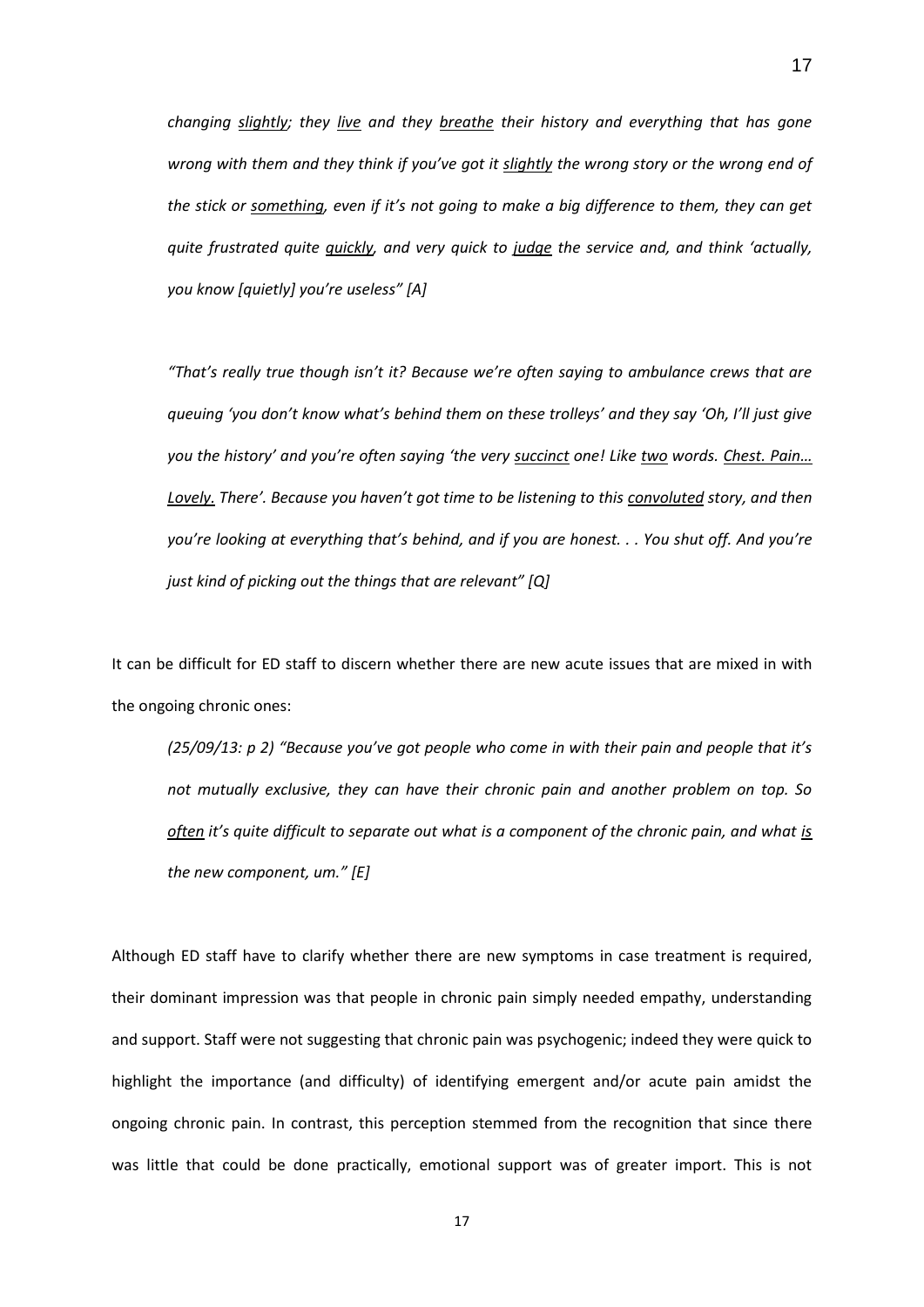something which is easy to provide in a fast paced setting such as the ED and is further compounded because ED staff need to make judgements and prioritise the needs of individuals. As such, a chronic pain patient who has been assessed as not having emergent or acute pain on admission to the ED is never going to be top of the list because other patients who *are* emergencies take precedence. Although there was empathy for the predicament of the person in chronic pain, there was also a sense of frustration

*(4/9/13: p23) "And that's the last thing that somebody like that wants to hear, when they say why have they not been seen yet? Well, because there's more unwell – do they hear that as more deserving patients? Or patients that we're more interested in? And of course they*  feel like they have been left at the end of the queue. Which they have. Unfortunately [group *laughter] because you know that you are unlikely to make them worse because you are more or less sure that there isn't anything organically wrong with them to start with" [N]*

*"So especially on a night shift, they get bumped down the list as sick, as sicker people come in. And that's another bone of contention isn't it? 'Cause they feel as though they've been bunged in a cubicle, the curtain's been pulled and everyone else is being seen first. Which unfortunately at times is true." [K]*

*'Heart sink' patients:* The complexity of chronic pain patients makes them a 'heartsink' on arrival, because the staff know that they are unlikely to be able to 'fix' them.

 *(4/9/13: p2) "And um, it's a heartsink"[F]*

Staff did not like having to assess these kinds of patients, indeed, some mentioned how they had seen colleagues actively avoiding doing so:

*(9/10/13: p25) "I think, um, because they are, or can be quite difficult to manage I think sometimes there's staff avoidance looking after this group of patients. It might be because*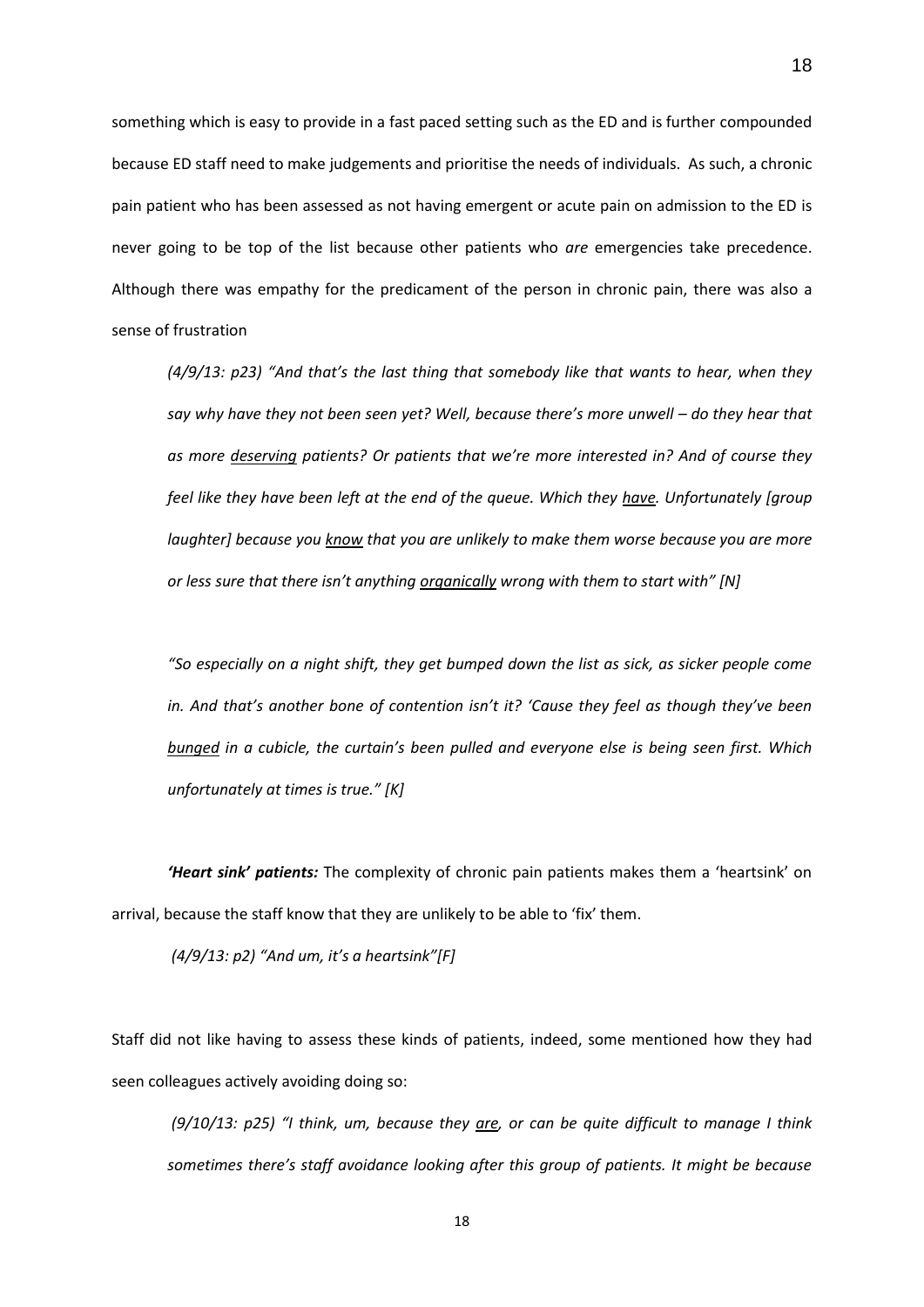*you've looked after them before, it might be because they've looked after patients who've presented similarly before, it might be because you know you have not patience because you've had all these other things happening, and you know damn well that they're just going to put in a complaint and you'll have to deal with that, on top of everything else, when you've tried your hardest and you've got to deal with this, and so I think maybe there is some staff avoidance." [F]*

*Balancing an already difficult situation:* Staff were concerned with ensuring that they didn't make a difficult and complicated situation even worse; both in terms of patient outcomes but also in terms of inadvertently creating future work for other professionals involved in the patient's care.

*(9/10/13: p7) "We have to be pretty careful because, we, we like to fix people in, in A&E. Um, and so we like to fix people and we like to fix people quite quickly. Or certainly be able to have a plan for imminent fixing if we can't do it ourselves.* [. . .] *And some of the things that we might put in as a quick fix may, and somebody else may have to unpick. It's very conscious about that as well…" [Cy]*

However, with little or no history, staff felt that they had no choice but to undertake a number of tests to rule out particular issues. This in itself was problematic for it fed the false expectation that tests could be fast-tracked:

*(4/9/13: p7) "But as nurses, because we can see the patients first, like rolling on on the trolley, so we go beyond by doing all, every single blood test, bladder scan and everything, because we don't know what's the history" [G]*

A number of the participants spoke about how their behaviours fed the problem because they did end up ordering more tests etc. This feeds the perception that an ED visit will facilitate access to further investigations, a catch-22 scenario.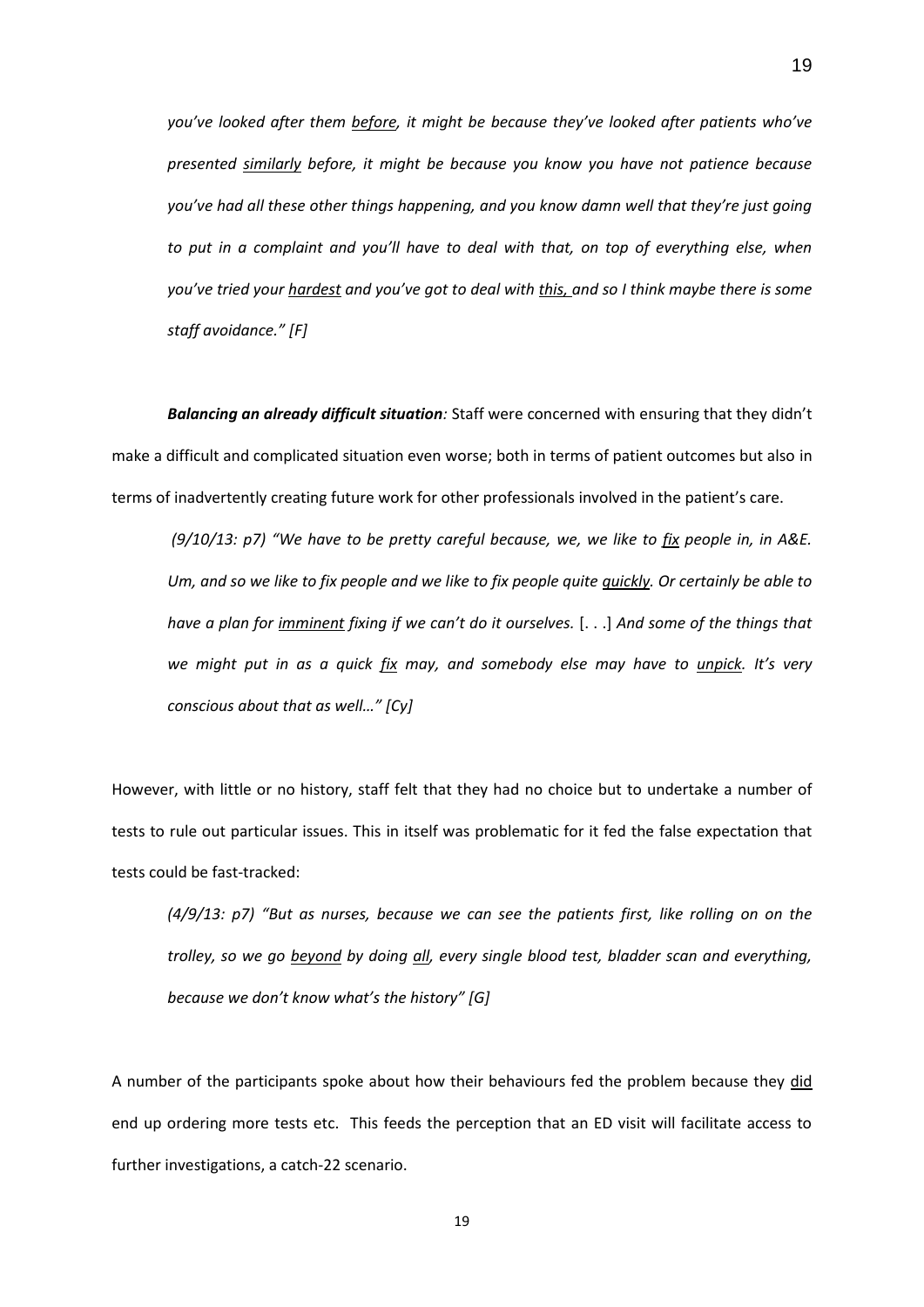*(9/10/13: p5) "So we're perpetuating a little bit of a situation where, where we are doing increasing numbers of scans and you, you go to your GP and you're told 'we'll book you in for an MRI' and then you get your appointment and it's for three months later, and you're in chronic pain. So people come to A&E very regularly, either with a genuine or a perceived or an… absolutely fabricated flare up…in order to expedite the investigation and that's completely understandable." [Cy]*

As is hinted at in the quote above, staff spoke about patients knowing the system and the symptoms to report in order to access the tests they wanted. This was a difficult situation for staff to deal with, because they are reliant on self-report as part of the diagnostic process and even if they suspect someone of fabricating symptoms, they are still duty bound to explore and rule out anything sinister.

Whilst much discussion focused on the challenges of working with patients with chronic pain in an ED setting, we asked staff to describe positive strategies for managing these encounters. Perhaps the simplest strategy mentioned was to adopt, or at least outwardly portray, a positive attitude towards the patient.

*(4/9/13: p 26) "You know, you are tired, it is 3am, you've met them six times before, they were rude to you last time, you're not in the mood, and to walk in there with that attitude is just going to go wrong from the start, isn't it?...So…Deep breath before you go in!" [N]*

Being open and honest was something that ED staff members perceived to be important in managing the clinical encounter satisfactorily.

*(4/9/13:p18) "I think the only thing that has any effect on some people is just being very honest and just saying to them 'you have this pain. You've had this pain y'know, for many weeks, months, years, y'know. My job is to rule out anything that's y'know, an emergency that's changed today. I've examined you and I can't find anything that I'm worried about. I'm*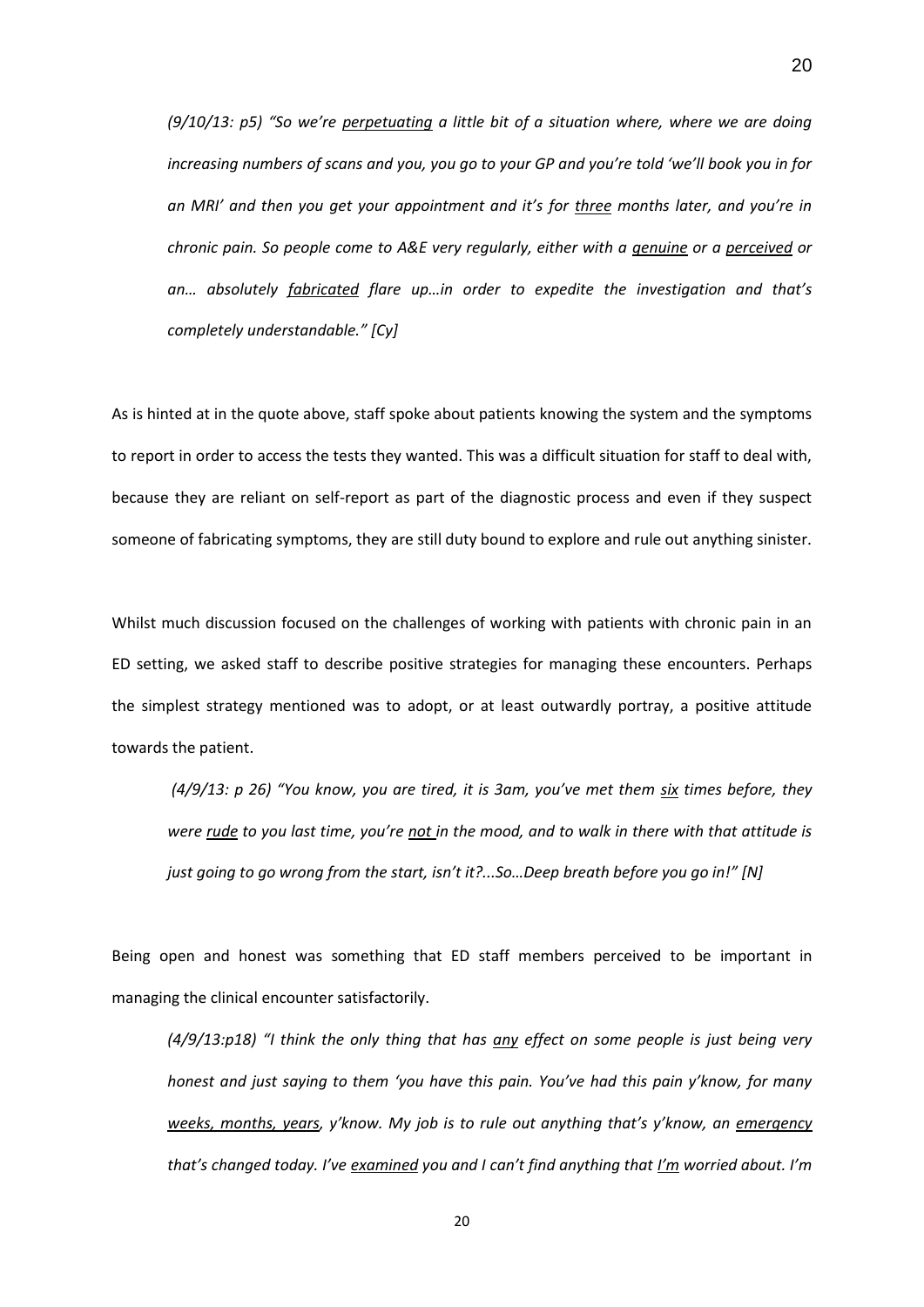*very sorry, there's nothing else that we can do. Y'know, you need to go back to your GP, pain clinic, whatever else' And I think that there are a group of people that are very receptive to that and say 'Oh thank you, I feel much better now that you have looked at me and listened to me' [K]*

21

Thinking carefully about useful strategies to work collaboratively with patients in the ED setting was of particular importance for managing the most frequently attending patients. Indeed, some of the most frequently attending chronic pain patients had been given clinically developed plans for managing ED visits. Such plans provided clear direction to staff and outlined expectations clearly for both patients and staff:

*(4/9/13: p18) "I've seen some departments have a plan for patients. But that plan comes about literally for the patients who've been in fifty, eighty, maybe even a hundred times. They have been thoroughly investigated and it's multidisciplinary, so you've got, y'know, the team from the emergency department that sit down, you've got the psychologist, psychiatrist, their GP, social workers, y'know. Everybody sits down and has a series of mass meetings which must cost … which must take so much time to organise. And then there's a co-ordinated plan of 'when this patient comes in, complaining of their chest pain, we don't do an ECG, we don't give them anything – unless there is something different about them you know? Then on those situations yes, we investigate and manage. Cause he could still have a heart attack. But I've seen that work and dramatically reduce a few patients' attendances. But that's such a huge investment not just for an emergency department, but for the whole Trust." [J]*

#### **Discussion**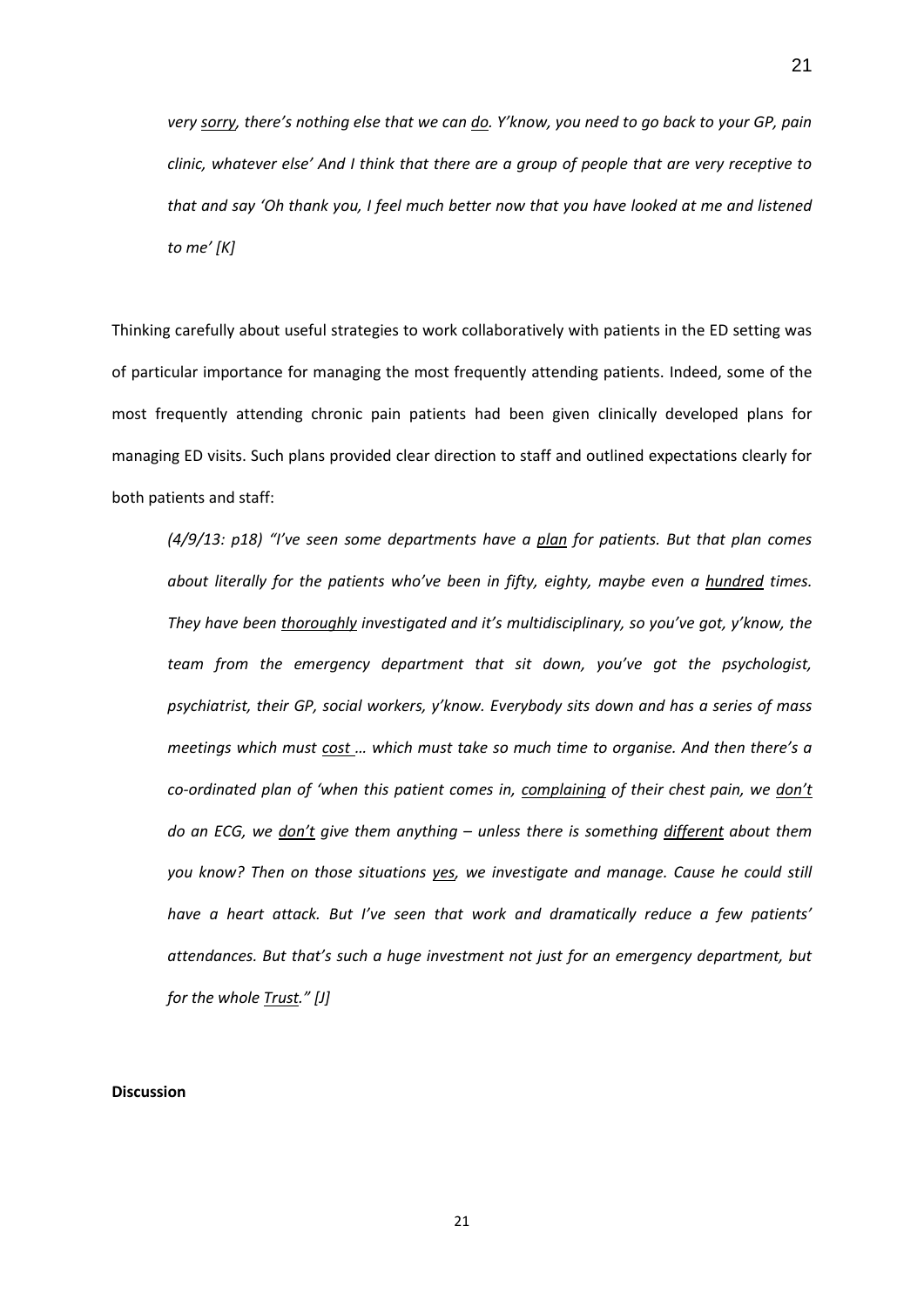Staff working in Emergency Departments regularly encounter patients with chronic pain, and they have clear opinions about the patients, their treatment and how well EDs meet their needs. This study is the first to use careful, in-depth focus group methods to elicit staff attitudes and summarise experiences. Staff felt that there was a clear mismatch between what patients wanted and what their clinical systems could deliver; they acknowledged the frustration of dealing with patients in chronic pain, but did not locate blame entirely within the patient; they detailed a series of accounts of good practice.

Previous research has suggested that staff find patients with chronic pain to be somewhat frustrating, and a low clinical priority [9, 10]. It also established the paradoxical finding that staff identified a good deal of stigma towards patients with pain in their clinical environment, whilst denying any stigmatising attitudes personally [9, 10]. Our study was designed on the premise that indepth group discussions, carefully conducted and using 'shame attenuation' techniques, would stimulate more candid reporting. Participants acknowledged the existence of some stigmatising attitudes and clinical avoidance openly, using the phrase 'heart-sink patient'. Some negative discourse was also evident in the incredulous / humorous description of patients' behavioural inconsistencies. However, data from this study extends previous findings by showing that ED staff did not view the problem of chronic pain as solely present in the patient. They were clear that many of the clinical frustrations arose from the fact that the clinical needs of people in chronic pain simply could not be met within the ED. They acknowledged that the ED has a limited range of clinical goals, which does not involve the conclusive investigations, rapid referrals and effective 'cures' that patients were hoping for. They also gave clear accounts of how the ED context might increase patient frustration. Thus, staff had a more reflective and nuanced understanding of their clinical challenges than previous research has implied. The perception of a 'gap' between patient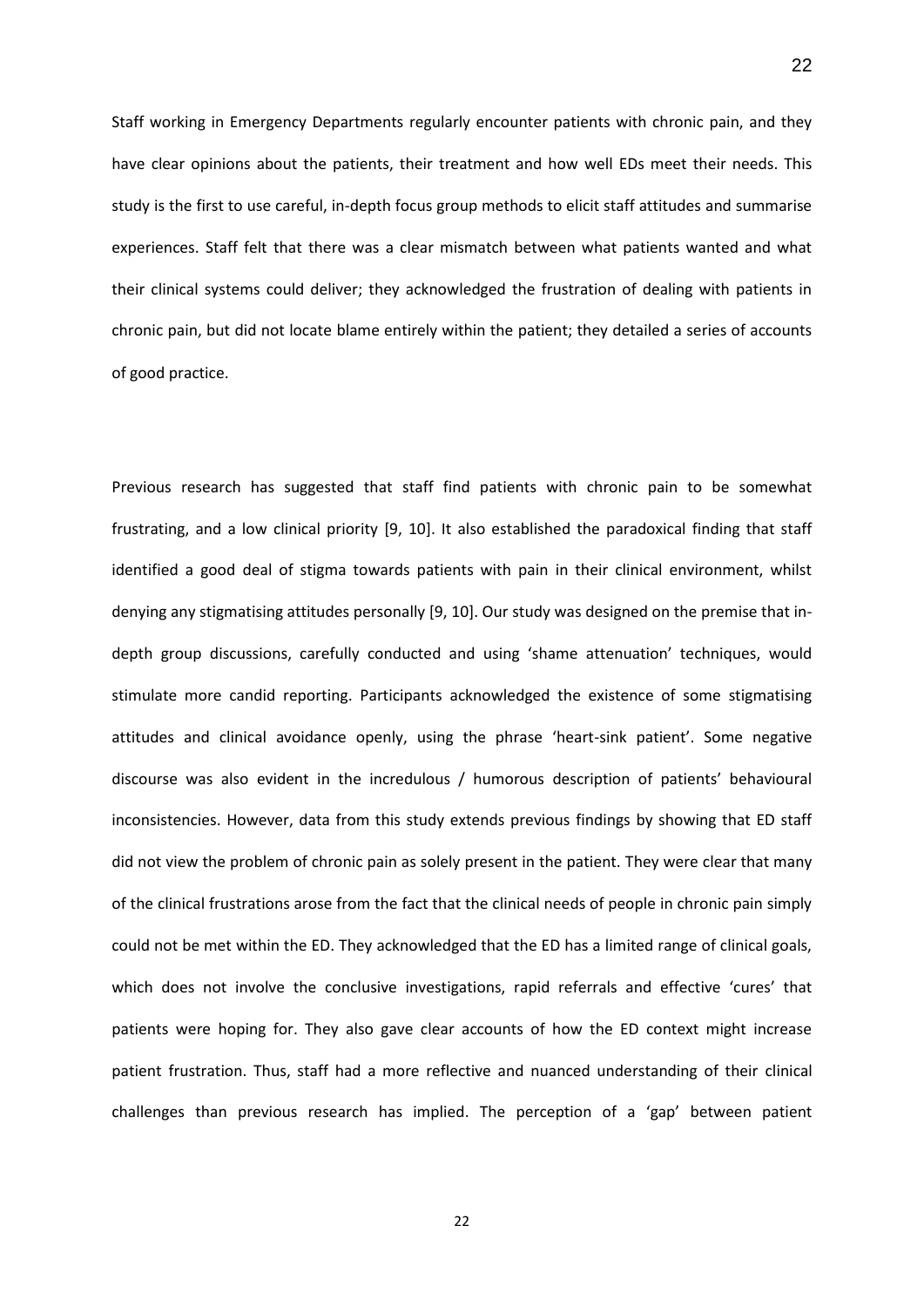expectation and physician response has been explored in many studies, for example, Kravitz and Callaghan's work on perceptions of medical investigations and tests [16].

23

Previous research, based on US samples, has also emphasised staff concern about the prescription of potentially addictive medication [9]. In contrast, this was not an issue that was consistently raised in our focus groups, despite medication being mentioned and the existence of prompt questions about this in the focus group schedule. Staff did report being concerned about making changes to existing complex analgesic regimes, or about taking action that might cause more problems for other clinicians in the future. However, it seemed that fears of drug-seeking were less of a pressing issue for British clinicians.

Wilsey et al.'s (2008) study investigated 'barriers to accessing care' for patients with pain [10]. In this study, clinicians clarified a number of ways in which the ED setting could make the clinical encounter difficult or the patient's experience worse. Clinicians regularly raised the issue of unrealistic patient hopes for investigations, medication, or access to specialists. This was often contrasted with the patient's experience of waiting for a long time, not being seen as a clinical priority, and being seen by staff who did not have the time to listen to the patient's full story, or to carefully explain why the ED may not be able to help. Participants felt that patients did not realise the narrow range of analgesic options that ED staff felt comfortable with, and staff were quite clear that they felt that prompt, rapidly accessible pain services did not exist in the healthcare system. They contrasted this with how they could expedite access to some other medical or surgical specialties. Staff consistently noted the challenge of working without the benefit of understanding the patient's history, prior treatments and investigations, and without any access to notes. They appreciated that the rapid and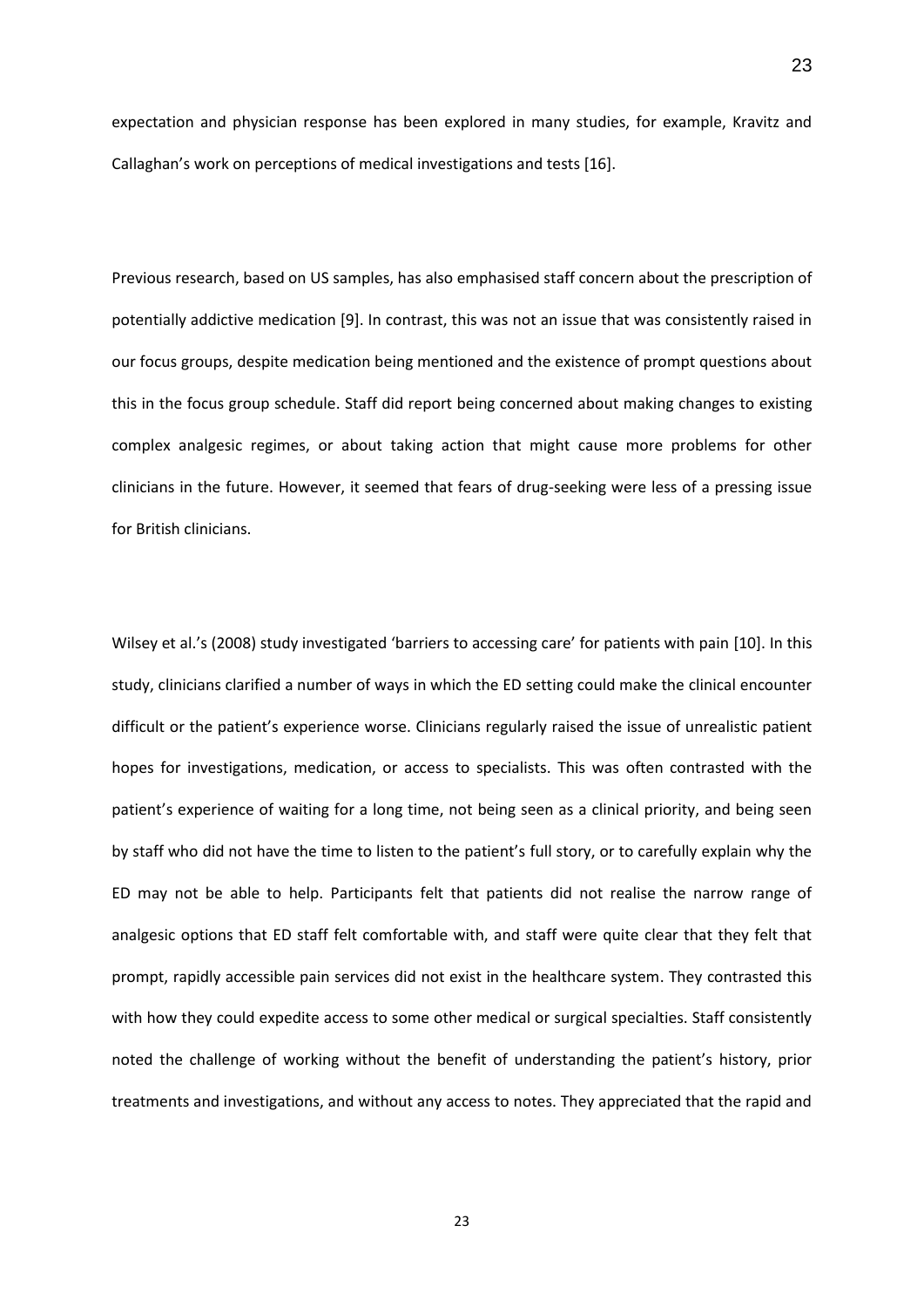blunt information handovers they usually received from paramedics could not do justice to the patients' clinical histories.

24

Thus, it seems that both patients and staff are uncomfortably caught in the space between patient needs and expectations, versus what EDs can deliver. This was described as having a toll on staff, as well as patients. Staff were worried about how their services were affected by beds 'blocked' by people with pain. They were concerned about patients' willingness to make a complaint, and also by the potential of missing an acute problem that might exist against the backdrop of chronic symptoms. ED staff derive satisfaction from being able to provide a rapid 'fix' for presenting problems; not being able to achieve this, led both to frustration and also a sense of helplessness. Some staff were aware of the hazards of allowing this emotion to become apparent in the clinical consultation.

Alongside helplessness and frustration, staff also expressed a good deal of sympathy for people in chronic pain, and regret that they could not provide a 'better service'. Staff were clearly unhappy that patients with chronic pain could, in perception and in reality, receive brief and uncommitted treatment in their ED encounters. However, they also described some clear examples of positive, reflective approaches to frustrating encounters with individuals with chronic pain. For example, one staff member cited 'taking a deep breath' outside a patient's cubicle, thereby refusing to allow their impatience and sense of pressure to colour the clinical interaction. Others took a clearly validating approach to people's pain – overtly acknowledging the reality and difficulty of the condition – whilst also taking the time to explain how the ED could offer few useful responses to the problem. The possibility of coordinated multidisciplinary care plans for people with pain was raised, but was also seen as resource-intensive and expensive.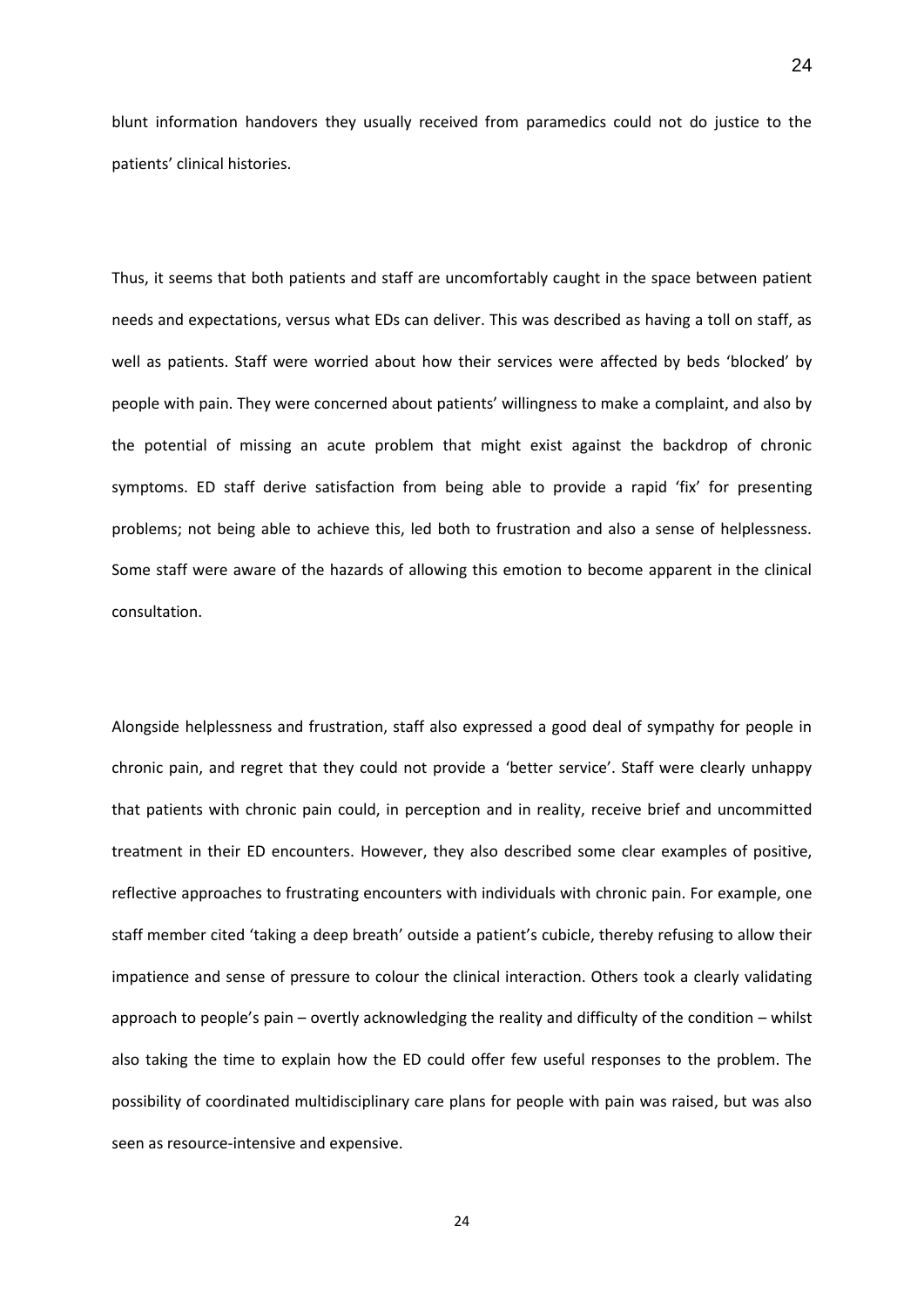This study emphasised depth and detail, both in its approach to data collection and analysis. This was a clear contrast to the previous literature. However, our convenience sample of 20 staff, whilst entirely adequate for qualitative purposes, should not be seen as descriptive of British ED clinician's attitudes overall. All staff were taken from one unit, a regional specialist trauma centre, and it may be that they had a particularly reflective team culture. However, we also note that we sampled a total of over 160 years of combined ED clinical experience, and most participants had worked in multiple ED settings. We also achieved a good mix of disciplines and clinical seniority. However, although we used 'shame attenuation techniques', it could be argued that some participants were reluctant to acknowledge stigmatising attitudes in front of their peers or seniors. Whilst we cannot discount this, it is clear from the quotes that our focus groups included some candid and blunt discussions.

There are a range of clinical implications from this study, from provision of information to staff training and support. For example, it seems clear that those who refer people with chronic pain to the ED, for example, out-of-hours primary care services, could also usefully educate the patient about the likely outcome of ED attendance. For example, they could clarify that ED staff could rule out potentially hazardous conditions, but that they would be unlikely to achieve new diagnoses or therapeutic options. With regard to ED staff, in this study it seems that they tempered their frustration and sense of helplessness around pain by appreciating the patient's hopes and needs, however unrealistic, and by being aware of the nature of the ED as a limited setting devoted solely to the rapid detection and treatment of urgent problems. ED staff might usefully consider the successful strategies cited, for example, using reflective self-regulation (a "deep breath") to avoid frustration being evident in the clinical encounter, as well as finding time to validate the patient's problem whilst clarifying the limited role of the ED.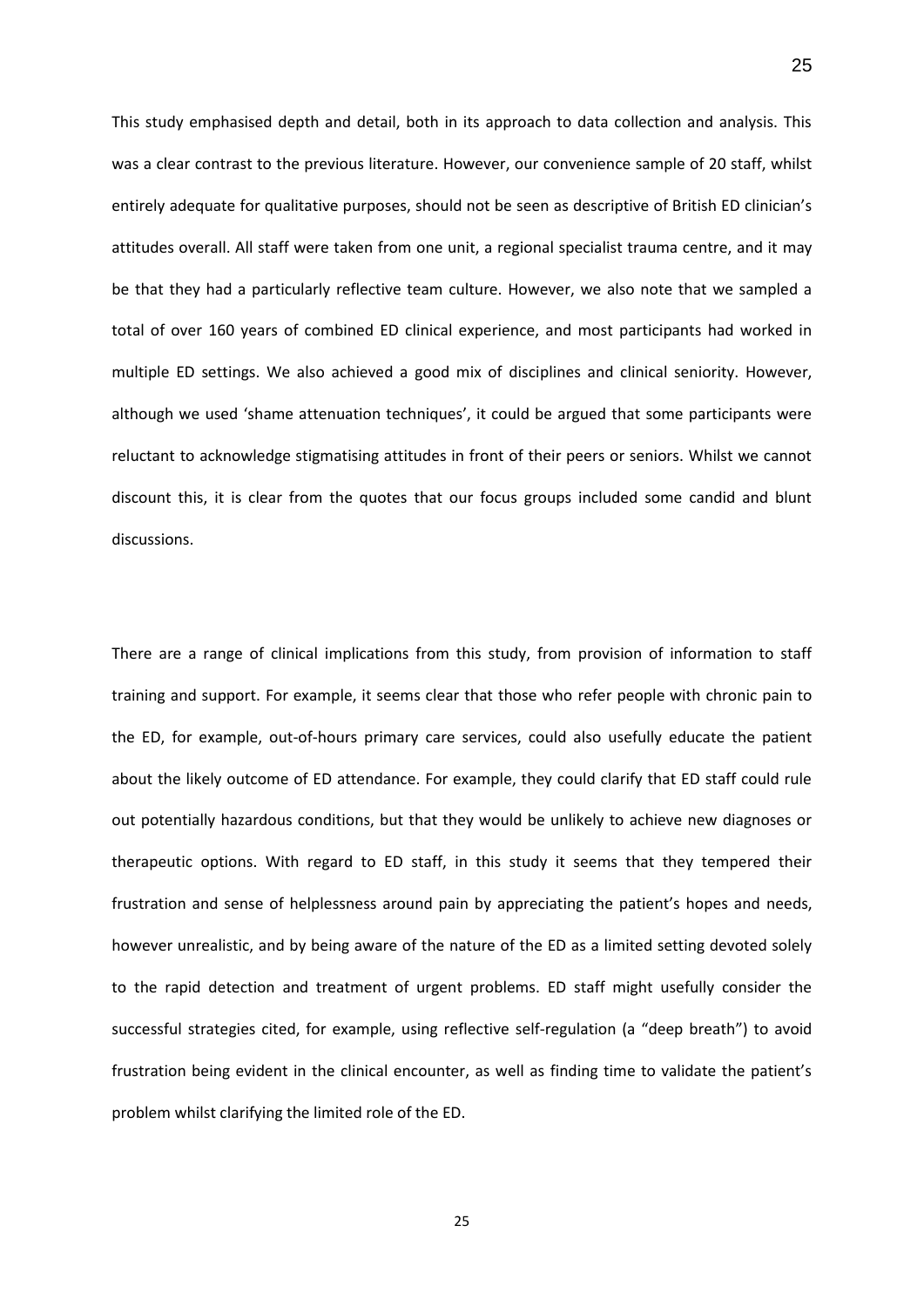Looking at the wider literature, there may be other ways to support people with chronic pain to avoid emergency admissions. For example, ED clinicians in this study did not reference the many different strategies used to reduce admissions in other chronic conditions. Chronic disease management programs (CDMPs) have been shown to reduce admissions in populations with heart disease or diabetes, and analogous approaches may be applicable to people with chronic pain [17].

26

## **Conclusion**

This study extends previous findings by showing that although ED clinicians can find the treatment of chronic pain frustrating, they can also be reflective about this and appreciate that this arises from the mismatch between patient expectations and what the ED can deliver. There was clearly room for better information about what is possible in the ED, and for referring clinicians to foster realism when recommending ED attendance. Concern about medication seeking was not prominent, in contrast to previous research in the USA, indicating that this issue may be culturally specific. Staff were capable of recognising their professional preference to 'fix' patients with more classically acute problems. However, some also adopted clear self-management and communication techniques when approaching difficult clinical encounters, indicating areas of good practice that might be disseminated.

## **Notes**

<sup>1</sup> Readers unfamiliar with qualitative research could read Richards, L. (2009) Handling Qualitative Data. London: Sage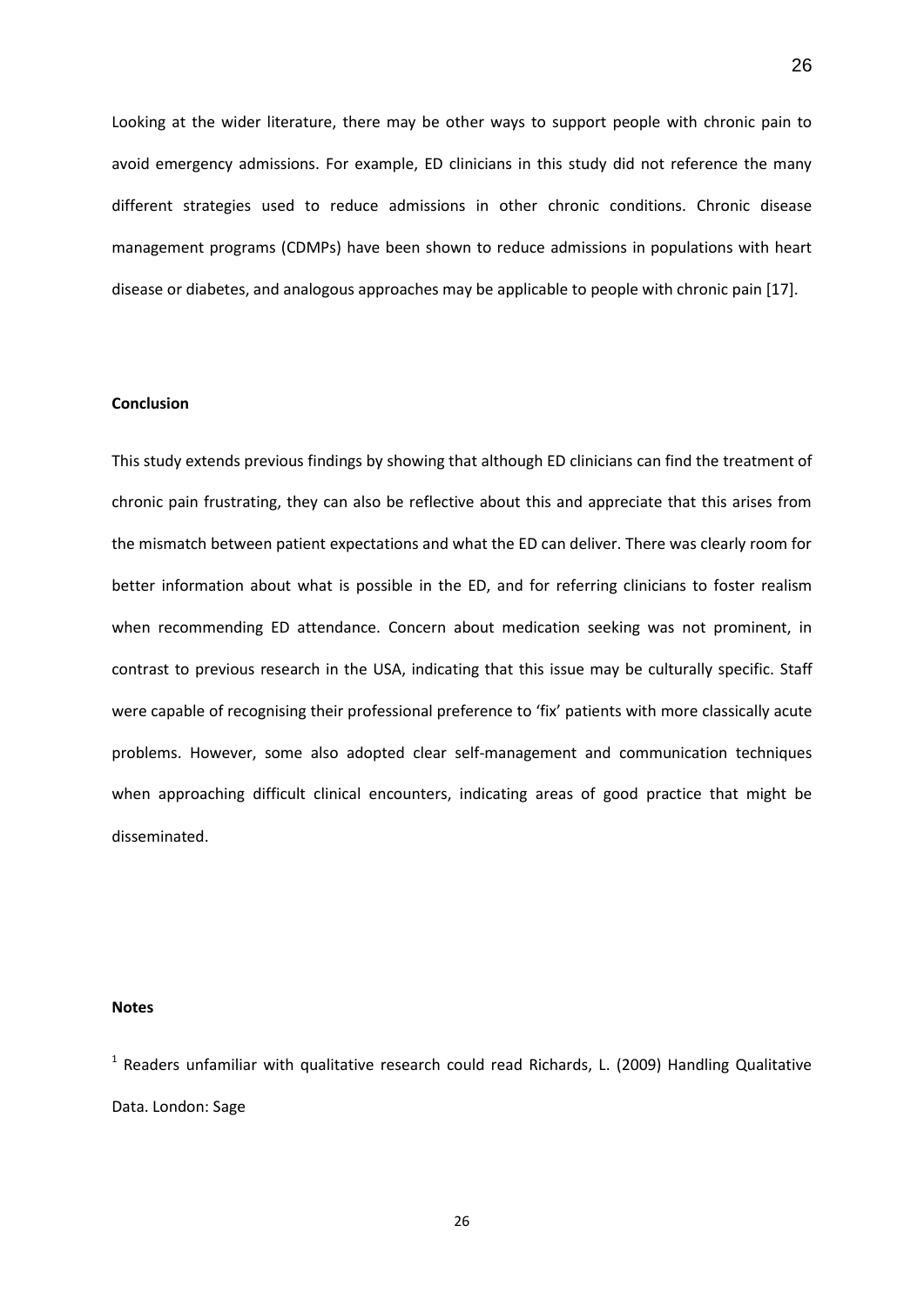Out-of-Hours: In this context, refers to the hours when a primary care service is closed. Referrals are often made via a phoneline (NHS 111) which is free and available 24 hours a day, ie accessible when doctors surgeries are closed.

Trolley= a wheeled stretcher. In USA this is known as a gurney.

EDA = Emergency Department Assistant REACT = Rapid Emergency Assessment and Care Team

<sup>5</sup> Entonox is a brand name for the blend of Nitrous Oxide (50%) and Oxygen (50%)

'Fobbed Off' in this context means giving the patient substantially less than what they want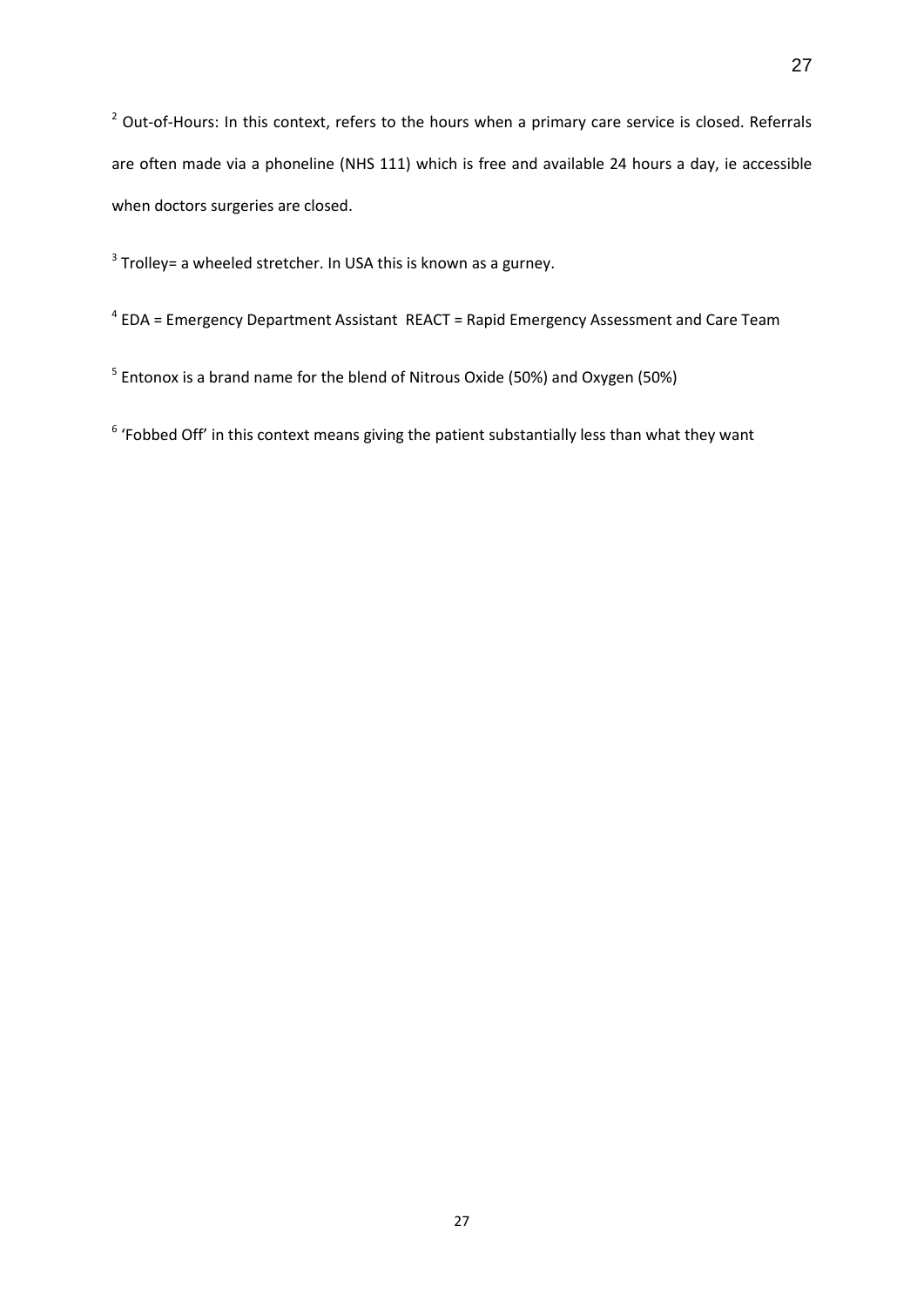#### **References**

- 1. Hauser, W., Wolfe, F., Henningsen, P., Schmutzer, G., Brahler, E., Hinz, A. Untying chronic pain: Prevalence and societal burden of chronic pain stages in the general population-a cross-sectional survey. *BMC Public Health* 14, 352.
- 2. Shambrook J, McNee P, Harris EC, Kim M, Sampson M, Palmer KT, Coggon D. Clinical presentation of low back pain and association with risk factors according to findings on magnetic resonance imaging. *Pain* 2011; **152**: 1659–1665.
- 3. Warner M, Chen L, Makuc D. *Increase in fatal poisonings involving opioid analgesics in the United States, 1999–2006. NCHS data brief number 22.* http://www.cdc.gov/nchs/data/databriefs/db22.htm (accessed 10.6.2014).
- 4. Jorgenson DJ Fiscal Analysis of Emergency Admissions for Chronic Back Pain: A Pilot Study from a Maine Hospital. *Pain Med* 2007: **8**; 354-35.
- 5. Dutch MJ, Taylor D, Dent AW. Presenting Complaint Descriptions Bias Emergency Department Waiting Times *Acad Emerg Med* 2008; **15**:731–735.
- 6. Dixon WJ, Fry KA. Pain recidivists in the emergency department. *J Emerg Nursing* 2011: **37**; 350 356.
- 7. Sullivan, MTC, Thorn, B, Haythornthwaite, JA, Keefe, F, Martin, M, Bradley, LA, Lefebvre, JC. Theoretical perspectives on the relation between catastrophizing and pain. *Clin J Pain, 17, 52-64.*
- 8. Crombez, G., Beirens, K., Van Damme. S., Eccleston, C., Fontaine, J. The unbearable lightness of somatisation: A systematic review of the concept of somatisation in empirical studies of pain. *Pain* 2009; 145: 31-35.
- 9. Wilsey BL, Fishman SM, Ogden C, Tsodikov A, Bertakis, KD. Chronic pain management in the emergency department: a survey of beliefs and attitudes. *Pain Med* 2008: **9**; 1073-1080.
- 10. Wilsey BL, Fishman SM, Crandall M, Casamalhuapa C, Bertakis KD. A qualitative study of the barriers to chronic pain management in the ED. *Am J Emerg Med* 2008: **26**; 255 – 263.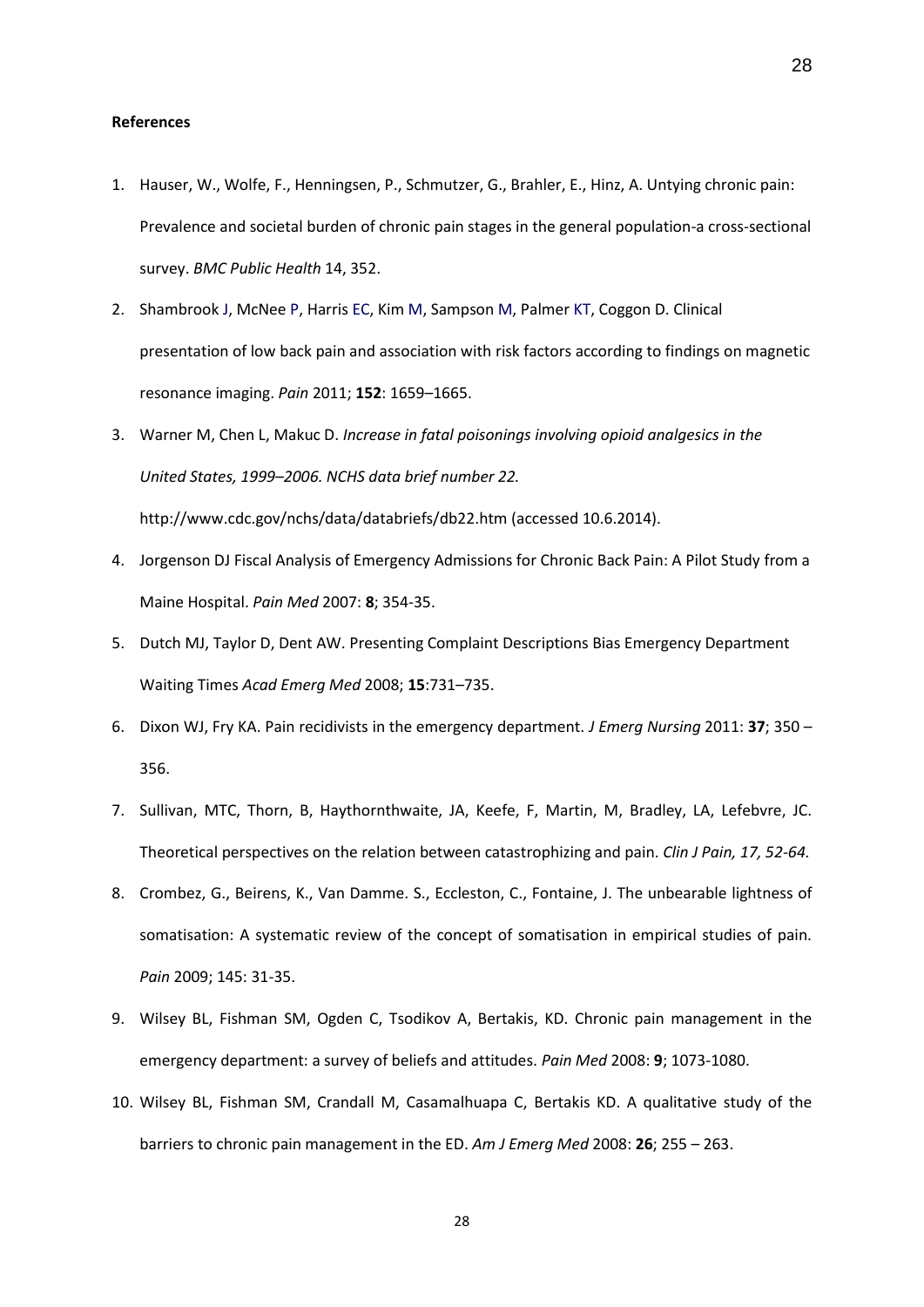- 11. Dow CM, Roche PA, Ziebland S. Talk of frustration in the narratives of people with chronic pain. *Chronic Illness* 2012: **8**; 176-191.
- 12. Krueger RA. *Focus groups. A practical guide for applied research.* 4th ed. London: Sage Publications, 2009.
- 13. Shea SC. Psychiatric interviewing: The Art of Understanding, 2<sup>nd</sup> edn. Philadelphia: W.B. Saunders, 1998.
- 14. Braun V, Clarke V. *Successful Qualitative Research: A Practical Guide for Beginners.* London: Sage, 2013.
- 15. Rodham, K., Fox, F., Doran, N. Exploring analytical trustworthiness and the process of reaching consensus in interpretative phenomenological analysis: Lost in translation. *International Journal of Social Research Methodology*, 2015, 18(1), 59-71.
- 16. Kravitz, R.L., Callahan, E.J. Patients perceptions of omitted examinations and tests: a qualitative analysis. J Gen Intern Med 2000; 15: 38-45.
- 17. Hamar, G.B., Rula, E.Y., Wells, A., Coberley, C., Pope, J.E., Larkin, S. Impact of a chronic disease management program on hospital admissions and readmissions in an Australian population with heart disease or diabetes. Population Health Management 2013; 16: 125-131.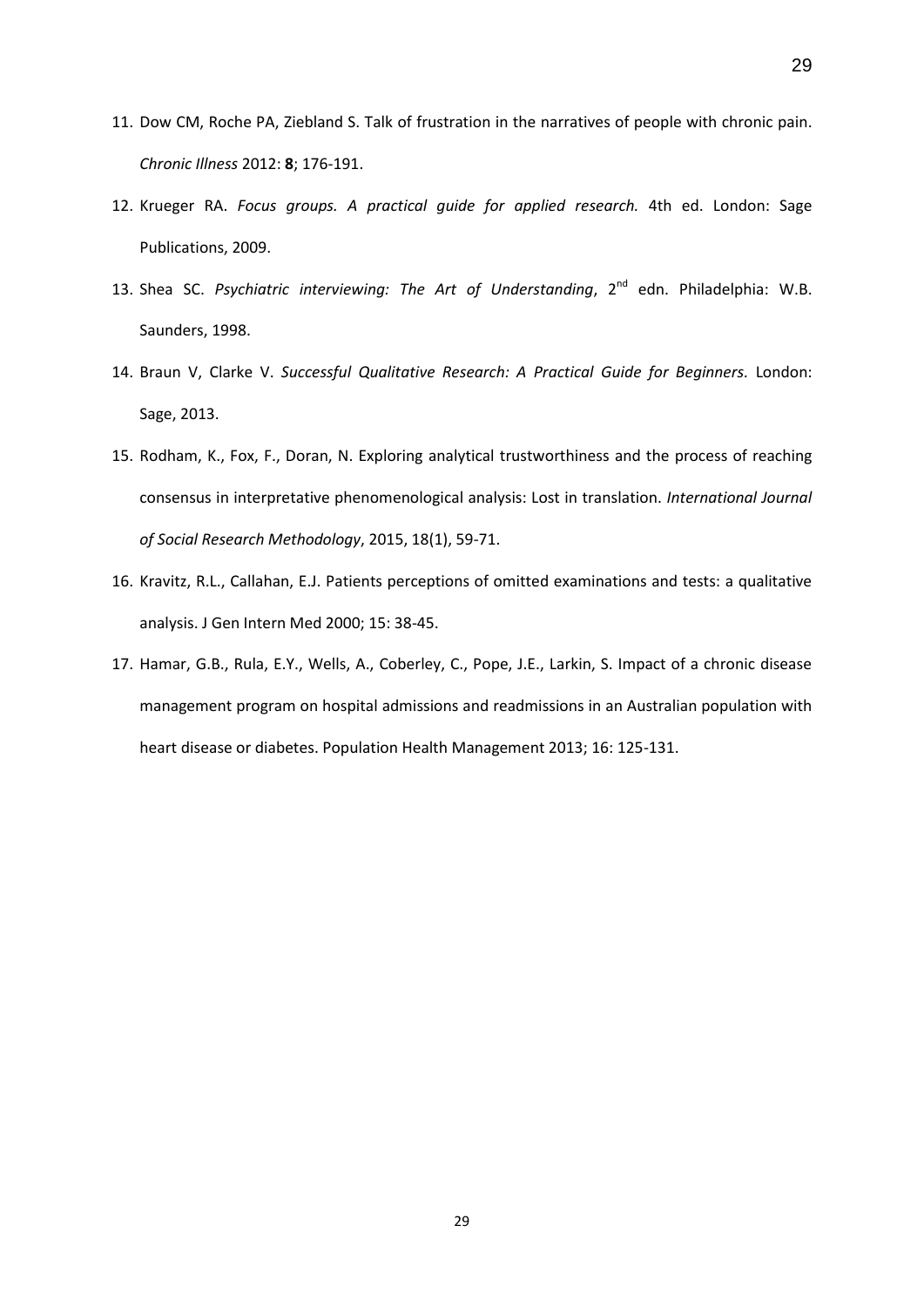# **Acknowledgements**

The team wish to thank Dr Steven Meek for helping us to access ED staff. We thank the participants for giving up their precious time to talk with us, to Sarah Bennett for transcribing the three focus groups. The study was funded by the Royal National Hospital for Rheumatic Diseases Donated Funds and Charitable Trustees Committee. Finally, we thank the reviewers for their helpful and constructive feedback.